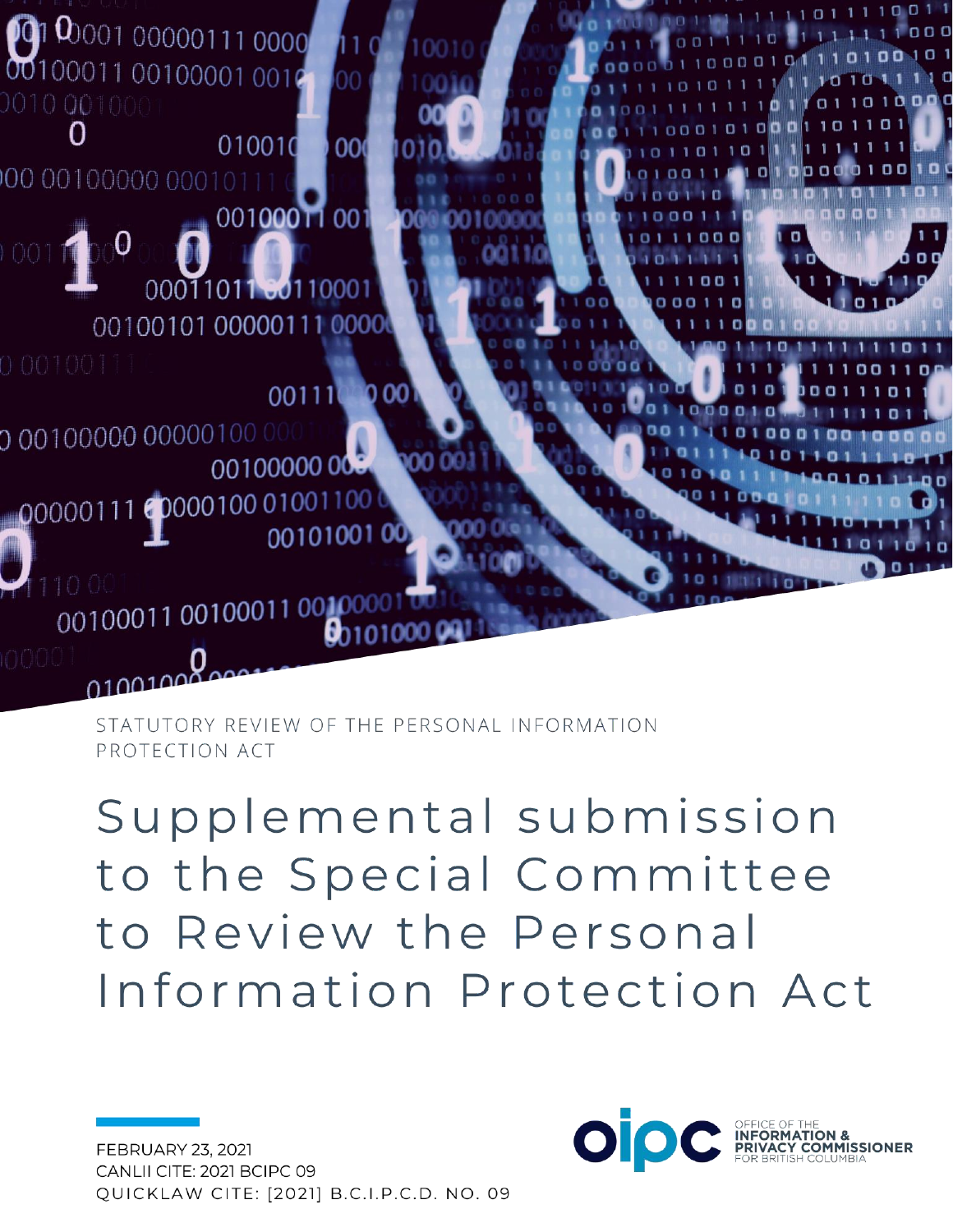# **TABLE OF CONTENTS**

| Protecting Personal Information Transferred to Service Providers (OIPC Recommendation 2) 11 |  |
|---------------------------------------------------------------------------------------------|--|
|                                                                                             |  |
|                                                                                             |  |
|                                                                                             |  |
|                                                                                             |  |
|                                                                                             |  |
|                                                                                             |  |
| Improving Regulatory Information Sharing and Cooperation (OIPC Recommendation 9) 20         |  |
|                                                                                             |  |
|                                                                                             |  |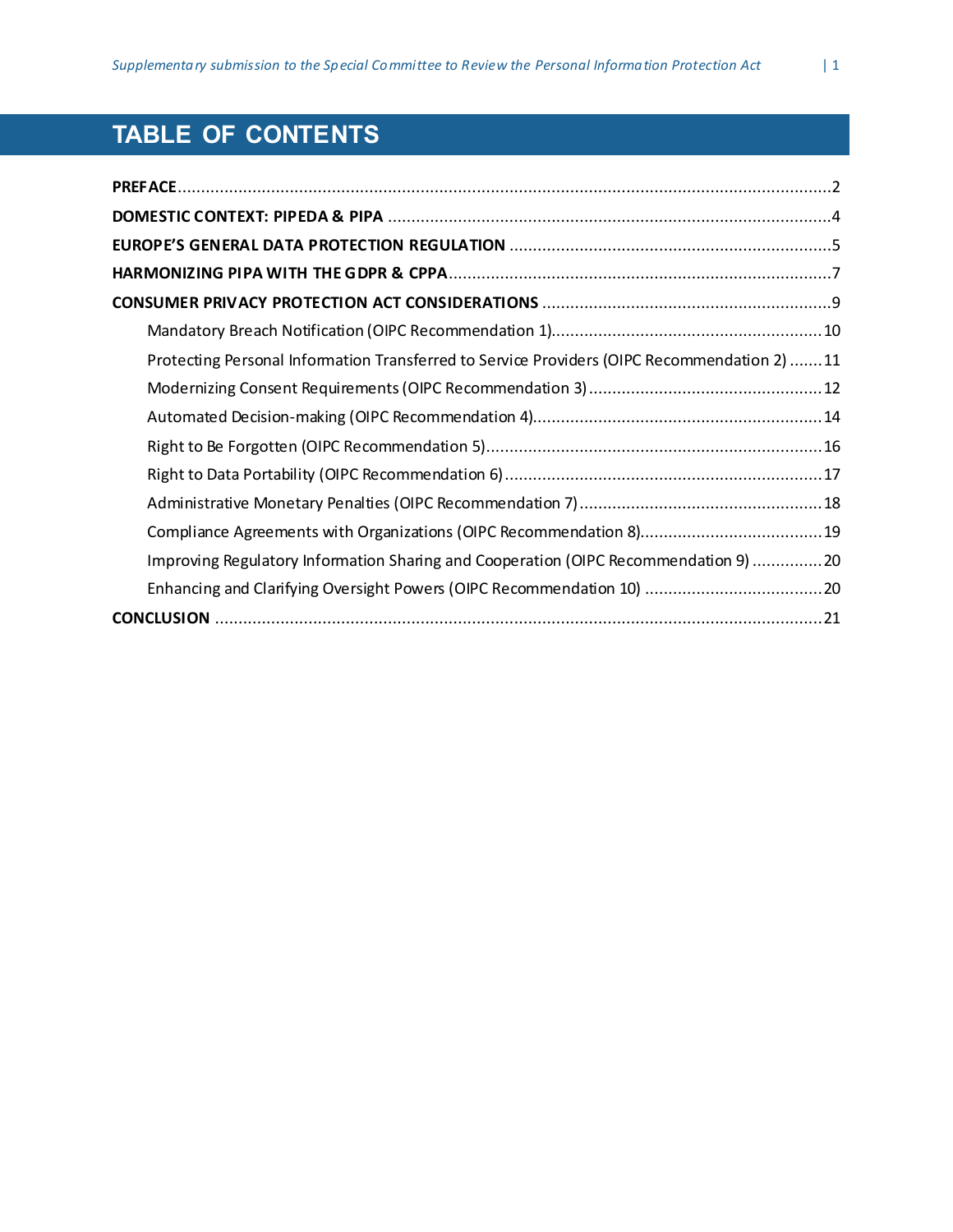#### <span id="page-2-0"></span>**PREFACE**

l

This submission supplements my Office's September 16, 2020 submission on modernizing British Columbia's private sector privacy law, the Personal Information Protection Act (PIPA).<sup>1</sup> It recognizes that the federal government has since introduced legislation that would replace the federal private sector privacy law, the *Personal Information Protection and Electronic Documents Act* (PIPEDA), with the new Consumer Privacy Protection Act (CPPA). 2

This is of critical importance to the Special Committee's deliberations for two reasons. The first is that harmonization among federal and provincial laws benefits both businesses and individuals. The second is that the CPPA, like its predecessor law, says it prevails over provincial privacy law unless the federal Cabinet declares that the provincial law is "substantially similar" to the federal one. Such a declaration was made for British Columbia's law in 2004<sup>3</sup> and it is reasonable to assume that British Columbia will seek such a declaration once the new CPPA is in force. To achieve that goal, the *Personal Information Protection Act* will have to be amended in ways that support substantial similarity while respecting British Columbia's policy environment.

This supplemental submission demonstrates how the proposed CPPA and my recommendations of September 16, 2020 align on the matters necessary to maintaining legislative harmony. Read together, they provide the Special Committee a roadmap to recommendations for the longoverdue modernization of British Columbia's law.

There are positive aspects to the proposed new federal law, which has provisions that are consistent with our earlier submission to the Special Committee. However, the proposed legislation also introduces some new features that are not desirable and do not go to the heart of matters requiring substantial similarity in any new BC law.

PIPA was drafted close to 20 years ago and this is its third statutory review. There have obviously been significant changes in technology, business, and society over the past two decades, yet none of the past Special Committees' recommendations have found their way into the statute books. As I have said before, continued inaction is not an option. Privacy laws are being modernized around the world in response to increases in digital economic activity and the challenges posed by new technologies such as artificial intelligence, data analytics, facial recognition, and social media. The sudden shift to remote ways of doing business, learning, and

<sup>&</sup>lt;sup>1</sup> That submission is found here: <https://www.oipc.bc.ca/special-reports/3465> (accessed February 14, 2021).

<sup>2</sup> The *Consumer Privacy Protection Act* would be enacted by Bill C-11,the *Digital Charter Implementation Act, 2020*. It was given FirstReading in the House of Commons on November 17, 2020. It can be found here:

[https://parl.ca/Content/Bills/432/Government/C-11/C-11\\_1/C-11\\_1.PDF](https://parl.ca/Content/Bills/432/Government/C-11/C-11_1/C-11_1.PDF) (accessed February 14, 2021).

<sup>3</sup> *Organizations in the Province of British Columbia Exemption Order*, SOR/2004-220 (October 12, 2004)[:https://laws](https://laws-lois.justice.gc.ca/PDF/SOR-2004-220.pdf)[lois.justice.gc.ca/PDF/SOR-2004-220.pdf](https://laws-lois.justice.gc.ca/PDF/SOR-2004-220.pdf) (accessed February 14, 2021). Section 1 of that order states that an "organization, other than a federal work, undertaking or business,to which"British Columbia's *Personal Information Protection Act* applies "is exempt from the application of" the federal law, the *Personal Information Protection and Electronic Documents Act*, "in respect of the collection, useand disclosureof personal information thatoccurs within the Provinceof British Columbia."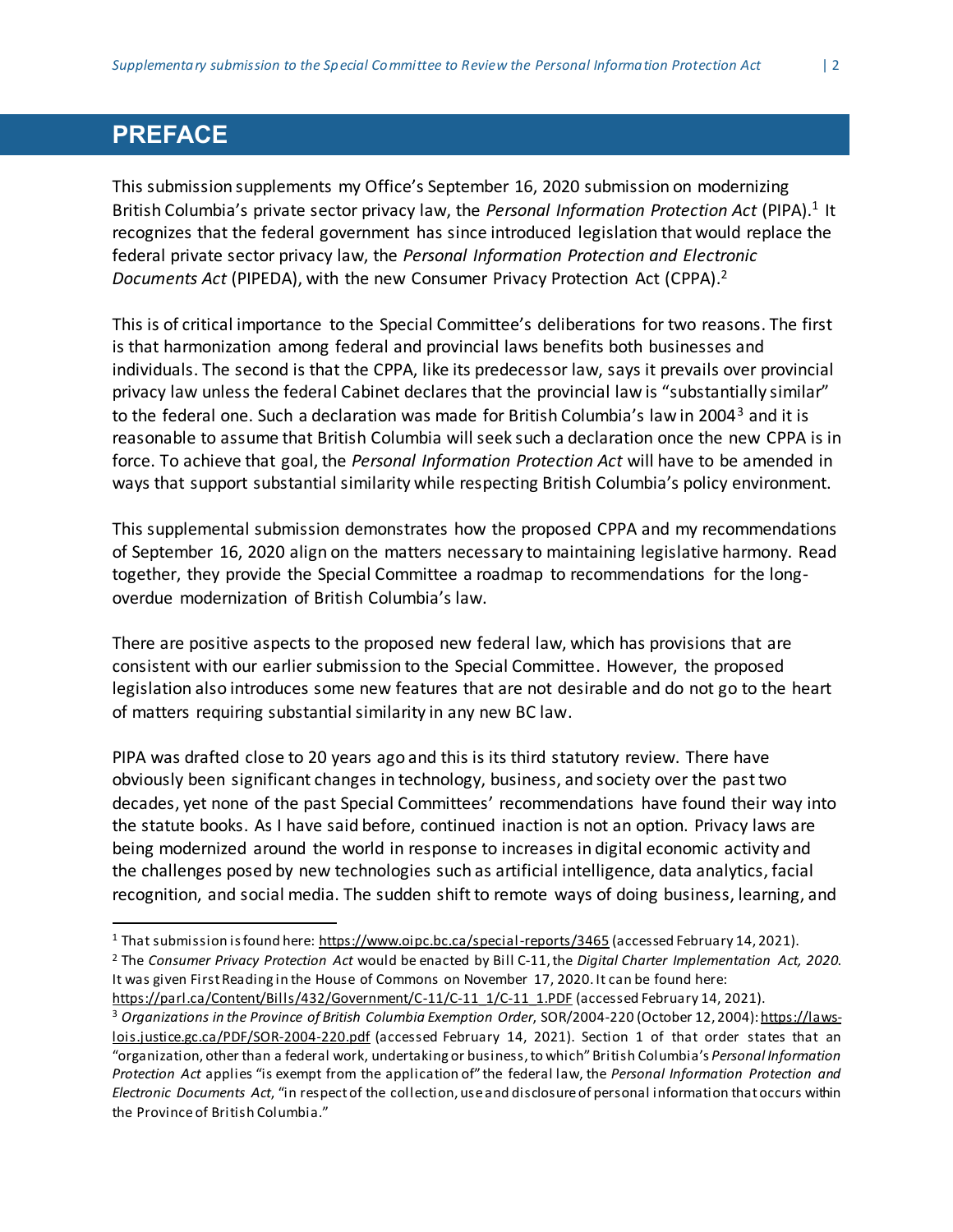living in response to the COVID-19 pandemic highlights the need to update BC's personal information protection law.

The proposed CPPA reflects this modernizing trend and heightens expectations to amend British Columbia's private sector law. British Columbia's own law can and should keep pace, while promoting expansion of British Columbia's digital economic activity, a vitally important objective that is emphasized in our earlier submission.

This submission assesses aspects of the proposed CPPA with specific recommendations about those components that are suited for British Columbia's needs.

As requested by the Special Committee, this submission also offers general information about the European Union's *General Data Protection Regulation* (GDPR), which came into force in 2018 and continues to influence privacy legislation globally.

I should note here that our original submission contains the detailed reasons for our recommendations, and therefore should continue to be referenced in your deliberations.

It is my honour to support your vitally important work, which will, I am sure, carry significant and enduring benefits for British Columbia's citizens, organizations and economy.

February 19, 2021

m. ma

Michael McEvoy Information and Privacy Commissioner for British Columbia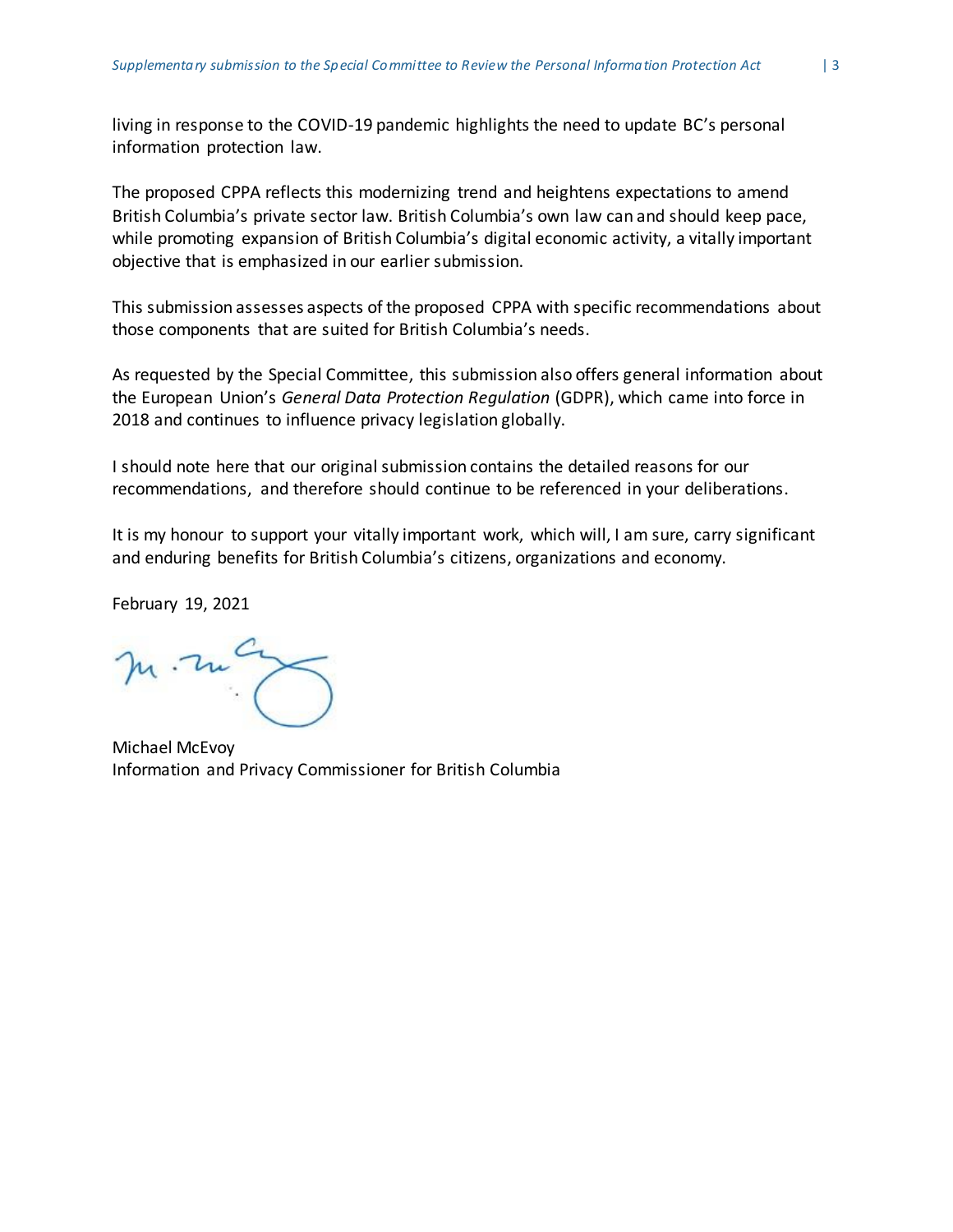## <span id="page-4-0"></span>**DOMESTIC CONTEXT: PIPEDA & PIPA**

What follows is designed to support your understanding of the original policy basis for enactment of both the federal private sector privacy law, the *Personal Information Protection and Electronic Documents Act* (PIPEDA) and British Columbia's *Personal Information Protection Act* (PIPA). It then summarizes how the proposed federal Consumer Privacy Protection Act (CPPA) affects PIPA reform.

PIPEDA was enacted in 2000 and came into force on January 1, 2001.<sup>4</sup> Its stated purpose is to establish privacy rules governing collection, use and disclosure of personal information "in an era in which technology increasingly facilitates the circulation and exchange of information", while recognizing "the need of organizations to collect, use or disclose personal information for purposes that a reasonable person would consider appropriate in the circumstances."<sup>5</sup>

PIPEDA applies to "every organization in respect of personal information that…the organization collects, uses or discloses in the course of commercial activities".<sup>6</sup> Its rules for collection, use and disclosure of personal information largely derive from a private sector source, the Canadian Standards Association's (CSA) *Model Code for the Protection of Personal Information*, <sup>7</sup> which forms Schedule 1 to PIPEDA.

The choice to adopt a private sector organization's voluntary code as the heart of a public law is unusual but itreflects the federal government's concern at the time to get business groups on board with privacy protection. Industry had coalesced around the CSA standards and government did not, at that time, wish to get too far ahead of this consensus, but it also was aware of calls from legislators, civil society groups, academics, and others for a private sector privacy law.

Policymakers were also aware that in 1995 the European Union (EU) had issued a privacy directive, which came into force in 1998, that carried implications for data flows to and from the EU.<sup>8</sup> In a nutshell, the directive set out privacy standards that EU member states were

<sup>7</sup> CAN/CSA-Q830-96.

 $\overline{a}$ 

<sup>4</sup> As its titlesignals, PIPEDAalso creates electronic transaction rules,which arenot relevant for present purposes.

<sup>&</sup>lt;sup>5</sup> Section 3. Section 2 of PIPA contains a similar purpose statement, although it does not refer to the impact of technology on personal privacy.

 $6$  Section 4(1). PIPEDA also applies to federal works, undertakings, or businesses, and applies Sections 4(1) and (1.1) also extend PIPEDA to certain other organizations, including somefederal Crown corporations. Section 2(1) defines the term "commercial activity" as "any particular transaction, actor conduct or any regular course of conduct that is of a commercial character, including the selling, bartering or leasing of donor, membership or other fundraising lists." We discuss below how PIPEDA does not apply where a province has enacted a substantially similar privacy law.

<sup>8</sup> The directiveis *Directive 95/46/EC of the European Parliament and of the Council of 24 October 1995 on the* protection of individuals with regard to the processing of personal data and on the free movement of such data. That now-repealed directive can be found here: [https://eur-lex.europa.eu/legal-](https://eur-lex.europa.eu/legal-content/EN/TXT/PDF/?uri=CELEX:31995L0046&from=EN)

[content/EN/TXT/PDF/?uri=CELEX:31995L0046&from=EN](https://eur-lex.europa.eu/legal-content/EN/TXT/PDF/?uri=CELEX:31995L0046&from=EN) (accessed February 14, 2021).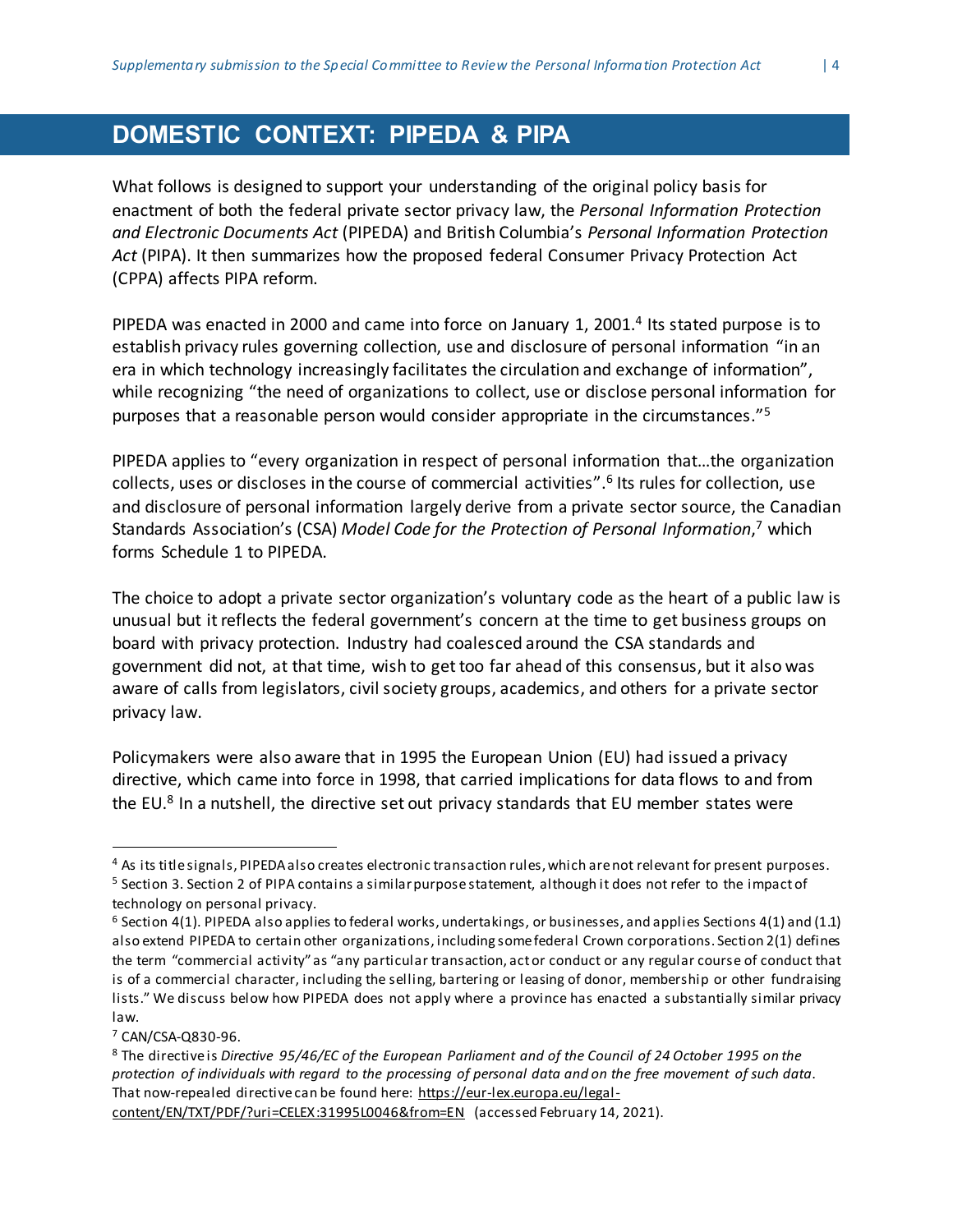required to implement in domestic legislation. It also would impose restrictions on the free flow of personal information to and from other countries unless, among other options, the European Commission ruled that the other country's privacy protections were adequate. This EU development was undoubtedly a factor in PIPEDA's development. Since the directive could create barriers for Canadians seeking to do business in the EU, the enactment of an adequate Canadian privacy law was almost certainly the bestresponse to the EU developments.

It is worth noting here that another factor the federal government was aware of in developing PIPEDA was the 1980 Organization for Economic Cooperation and Development (OECD) *Guidelines on the Protection of Privacy and Transborder Flows of Personal Data*. <sup>9</sup> As an OECD member, Canada had supported the adoption of those guidelines. A core objective was to protect privacy in the context of international data flows while not seriously disrupting important economic activities involved in transborder data flows. Member states were encouraged to use the OECD guidelines to achieve this balance and at the same time, through their adoption, promote harmonization of privacy legislation across nations.

To sum up, PIPEDA was a response to domestic developments, including the CSA's *Model Code for the Protection of Personal Information*, and it responded to international pressures, notably the EU's move to require adequate privacy protections in countries to which EU data subjects' information might be exported*.*

As discussed below, PIPA was itself, atleast in part, a response to PIPEDA's arrival. British Columbia policymakers set out to fashion a law that reflects the province's needs while enabling British Columbia's enterprises to do business domestically and internationally. As the size of our digital economy grows, the imperative of keeping citizens' trust that their privacy will be appropriately protected is stronger than ever. To engender that trust and to support BC organizations, PIPA needs to catch up with and support our digital economy through significant, internationally harmonious amendments.

## <span id="page-5-0"></span>**EUROPE'S GENERAL DATA PROTECTION REGULATION**

This section offers a high-level overview of recent EU developments, which have doubtless been a driver in the federal government's decision to update the federal private sector privacy law. For further detail about the *General Data Protection Regulation* (GDPR), you can refer to our 2018 guidance, *Competitive Advantage: Compliance with PIPA and the GDPR*. 10

The 1998 EU directive mentioned above is no longer in force, having been replaced in 2018 by the GDPR. The GDPR is a "data protection", or privacy law that, unlike the predecessor directive, has direct force in EU member states. As explained below, the GDPR also has implications for Canadian privacy laws.

<sup>9</sup> http://www.oecd.org/digital/ieconomy/oecdguidelinesontheprotectionofprivacyandtransborderflowsofpersonald ata.htm (Accessed February 15, 2021). The OECD guidelines were updated in 2013.

<sup>&</sup>lt;sup>10</sup> <https://www.oipc.bc.ca/guidance-documents/2135> (accessed February 14, 2021).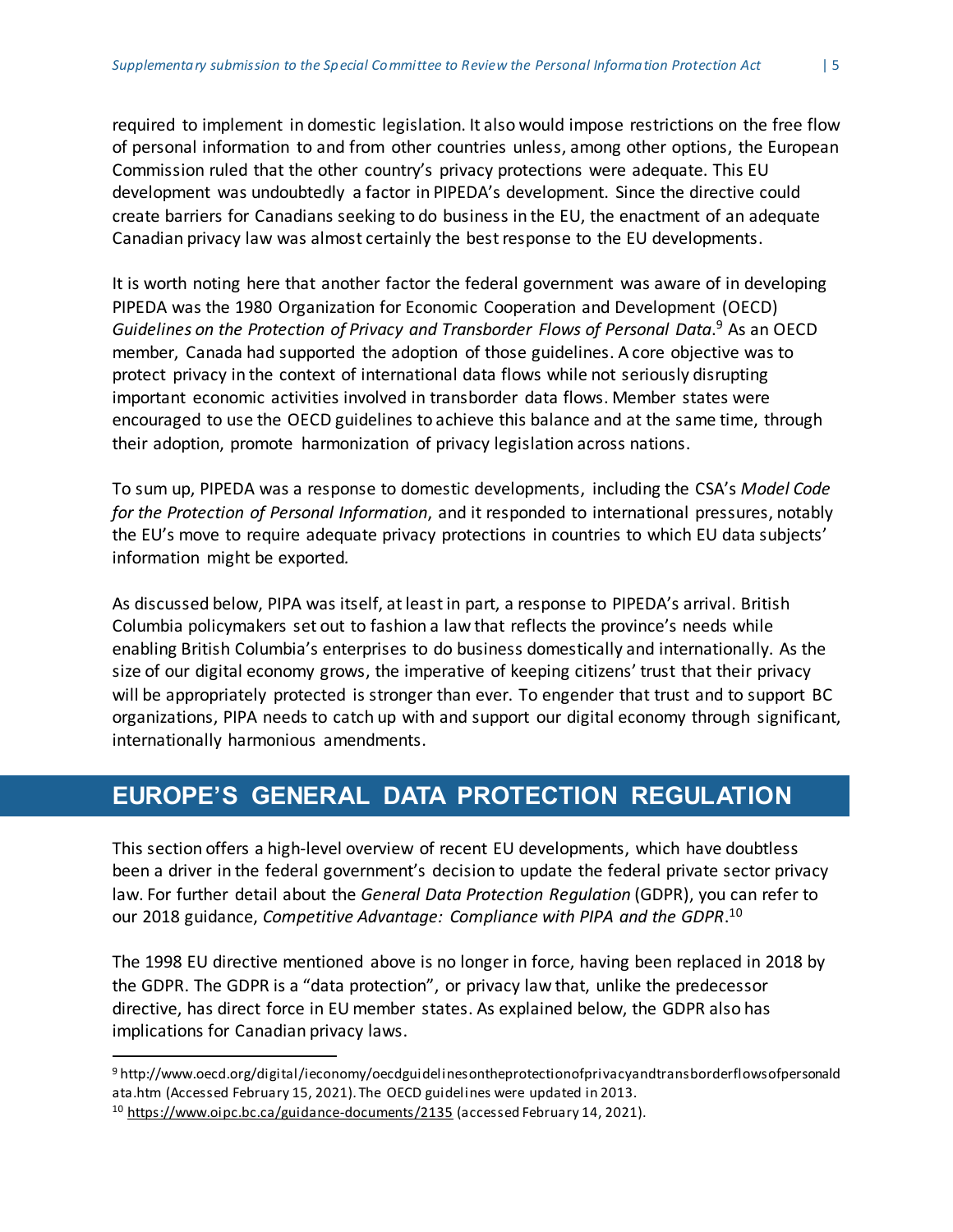The GDPR applies to both the public and private sectors and has slightly different rules for each. It applies to the "processing" of "personal data" by a "controller" or "processor".<sup>11</sup> The GDPR states the objectives of these rules. The first is to protect individuals' fundamental rights and freedoms, including their right to protection of personal data, and the second is to protect the free movement of personal data within the  $EU$ .<sup>12</sup>

Many of the GDPR's rules are familiarto Canadian eyes, including:

- the duty to obtain individuals' consent for collection, use or disclosure of personal information;
- exceptions to the duty to get consent;
- a duty to collect the minimum personal information necessary for the organization's purpose;
- obligations relating to the accuracy of personal data;
- a duty to implement security measures to protect personal data;
- a right of individuals to object to collection, use or disclosure;
- a duty on organizations to be able demonstrate compliance with the GDPR; and
- a requirement for EU member states to provide independent compliance oversight and enforcement.<sup>13</sup>

The GDPR also introduced rights and obligations that do not feature in existing Canadian privacy laws, including:

- rules giving heightened protection for sensitive personal information;<sup>14</sup>
- the right to data portability); $^{15}$
- the right to be forgotten;<sup>16</sup> and
- $\bullet$  the right to object to automated decision-making.<sup>17</sup>

The GDPR's enforcement provisions differ from existing Canadian privacy laws in a significant way. They authorize EU privacy regulators to fine organizations that break the law. These monetary penalty powers offer significant incentives to all organizations, including globally

 $\overline{a}$ 

<sup>&</sup>lt;sup>11</sup> Processing can be automated in whole or in part, or not automated at all. This is explicitly stated in article  $2(1)$ , noting also that the definition of "processing" refers to the collection, use and disclosureof personal data without limiting such activities to automated processes. The term "controller" is defined to include a "legal person, public authority, agency or other body" that "determines the purposes and means of processing personal data". <sup>12</sup> Article1.

<sup>&</sup>lt;sup>13</sup> This summary of course translates GDPR terms into Canadian terms.

 $14$  Article 9(1) prohibits the processing of "personal data revealing racial or ethnic origin, political opinions, religious or philosophical beliefs, or trade-union membership, and the processing of genetic data, biometric data for the purpose of uniquely identifying a natural person, data concerning a natural person's sex lifeand sexual orientation; genetic data or biometric data." Articles  $9(2)-(4)$  establish exceptions to that prohibition and rules that condition the exceptions.

<sup>15</sup> Article20.

<sup>16</sup> Article17.

<sup>17</sup> Articles 21 and 22.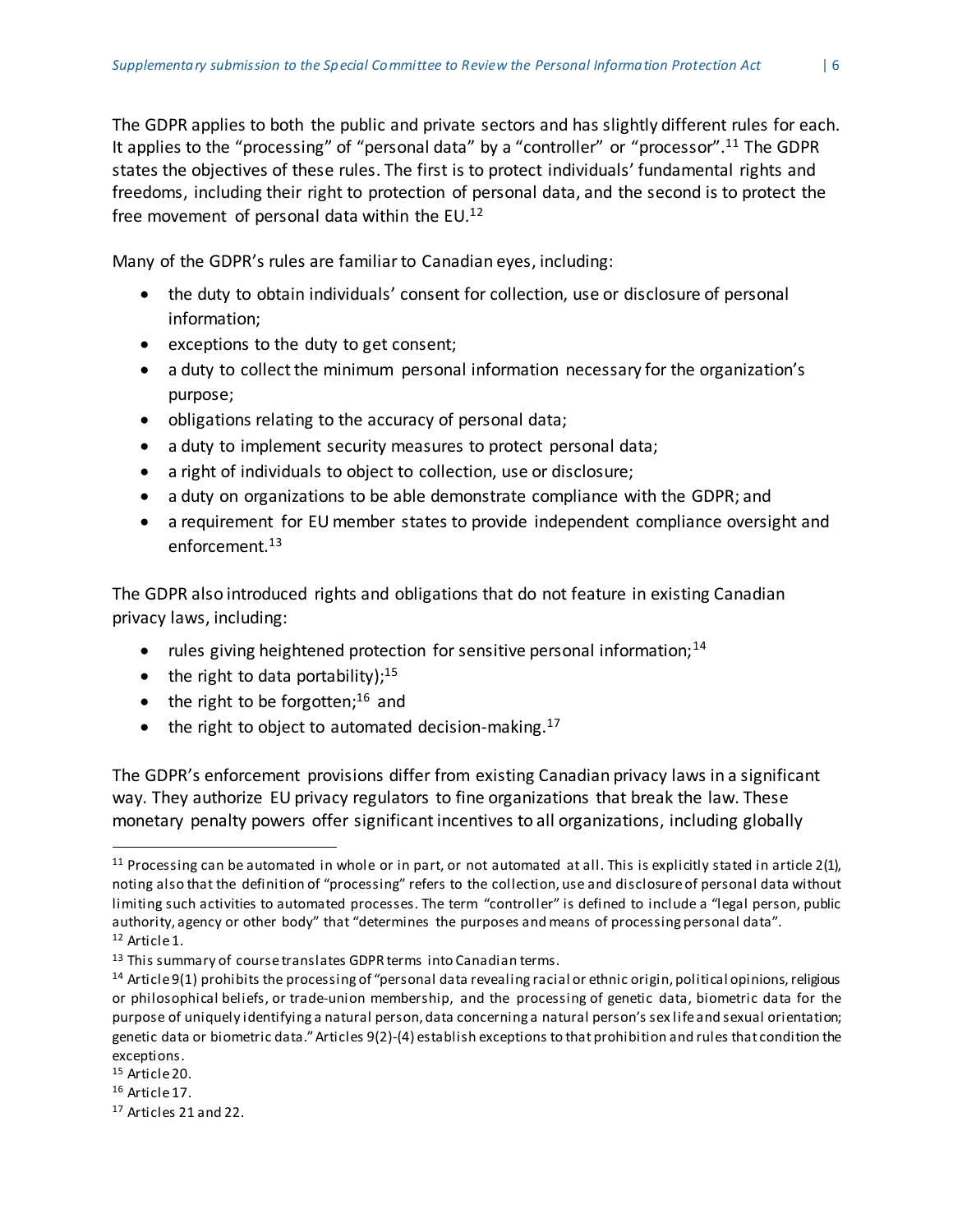active businesses, to take privacy seriously. Our original submission to the Special Committee urged you to recommend that PIPA be amended to introduce a monetary penalty scheme, and the CPPA would do so. This aspect of the GDPR and CPPA, is discussed later.

The last feature of the GDPR meriting mention here is its impact on the transfer of personal information outside the EU. The GDPR prohibits the export of personal information to a state outside the EU unless certain conditions apply. An organization may export information if it has "provided appropriate safeguards", and where "enforceable data subject rights and effective legal remedies" are available.<sup>18</sup> Appropriate safeguards can take the form of adequate contractual clauses between the data exporter and recipient organization.<sup>19</sup>

This approach to data export may be applied to specific business relationships, orindividual transactions, and that may appeal to some businesses, but itis not a plenary state-to-state solution. Like its predecessor EU directive of 1998, the GDPR enables export of personal information from the EU to another country where the European Commission has decided that the other country "ensures an adequate level of protection".<sup>20</sup> In making this decision, the European Commission must consider a range of elements, including the nature of the other state's privacy laws, public security laws, access to personal information by public authorities, and effective and enforceable individual privacy rights.<sup>21</sup> It must also consider "the existence and effective functioning" of "independent supervisory authorities" responsible for "ensuring and enforcing compliance" with privacy laws, including whether those authorities have "adequate enforcement powers".<sup>22</sup>

## <span id="page-7-0"></span>**HARMONIZING PIPA WITH THE GDPR & CPPA**

In 2001, the EU issued an adequacy ruling for PIPEDA under the EU directive then in place, a decision that has for 20 years enabled personal information from the EU to be transferred to organizations in Canada. Adequacy facilitates the operation of Canadian businesses inside the EU, whether they are manufacturers, financial or professional service organizations, airlines or other businesses that use personal information (including employees' information) in their businesses.

There can be little doubt that, in preparing the CPPA, the federal government had itin mind to aim for adequacy with the GDPR. The CPPA itself states that it applies "in respect of personal information…that is collected, used or disclosed interprovincially or internationally by an

 $18$  Article 46(1).

<sup>&</sup>lt;sup>19</sup> The GDPR's enforcement coordination body, the European Data Protection Board, has issued an opinion, and template clauses,for this purpose. (The members of the Board are the national level privacy regulators for each EU member state.) The January 14, 2021 *EDPB-EDPS Joint Opinion 1/2021 on standard contractual clauses between controllers and processors*, and template clauses, is found here: [https://edpb.europa.eu/our-work-tools/our](https://edpb.europa.eu/our-work-tools/our-documents/edpbedps-joint-opinion/edpb-edps-joint-opinion-12021-standard_en)[documents/edpbedps-joint-opinion/edpb-edps-joint-opinion-12021-standard\\_en](https://edpb.europa.eu/our-work-tools/our-documents/edpbedps-joint-opinion/edpb-edps-joint-opinion-12021-standard_en) (accessed February 14, 2021). <sup>20</sup> Article45(1).

 $21$  Article 45(2).

 $22$  Ibid.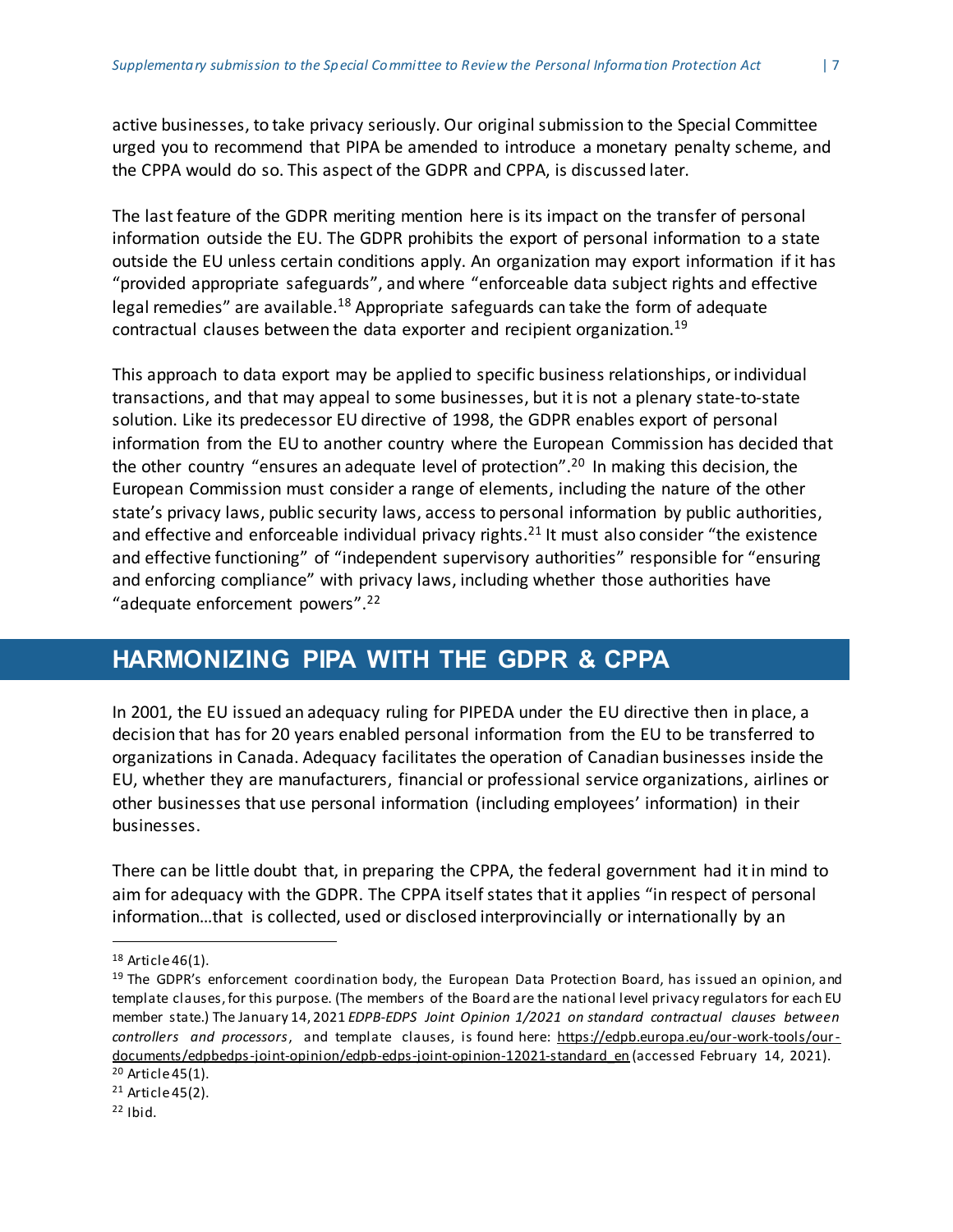organization".<sup>23</sup> This indirectly highlights the importance of maintaining Canada's adequacy status for GDPR purposes. The importance of this for Canada's digital economic activity, and thus cross-border data flows, is also confirmed by these ministerial comments during Second Reading of the CPPA bill:

It is also important to note that the legislation would help protect the privacy of Canadians, while strengthening the ability of Canadian businessesto compete globally. This positions Canada to succeed internationally.

When PIPEDA was introduced in 2000, it was considered a global leader among data protection laws. In 2002 [*sic*], the European Commission found that PIPEDA provided adequate protection relative to EUlaw. The finding of adequacy gave us an international edge by allowing us to have free flow of data between Canadian and EU companies.

More recently in 2018, the EU brought into force its GDPR, the general data protection regulation. Sincethen,the EUhas been reviewing Canada's adequacy againstthe GDPR. They have made it clearthat we must reformour privacy regimesin order to maintain our advantage when it comesto thisstatus.I believethe legislation wouldachieve GDPR adequacy while maintaining the made in Canada approach. $^{24}$ 

The provincial government will decide, of course, whether to approach the EU directly to seek an adequacy ruling for PIPA. It did not do so under the GDPR's predecessor directive, perhaps because it was thought best to leave the issue of international harmonization to the federal government. The Quebec government did seek a direct adequacy ruling under the EU directive but was not successful in doing so. For practical purposes, therefore, it is best to assume that the CPPA will be the vehicle for addressing GDPR adequacy directly, with the question of whether PIPA is "substantially similar" to the CPPA sufficing.

Like PIPEDA, the CPPA contemplates that it applies within a province unless the federal Cabinet is satisfied that "legislation of a province that is substantially similar" to the CPPA "applies to an organization, a class of organizations, an activity or a class of activities".<sup>25</sup> In that case, Cabinet may, by order, "exempt the organization, activity or class from the application" of the CPPA "in respect of the collection, use or disclosure of personal information that occurs within that province".<sup>26</sup> The factors to be applied in making this decision will be established by regulation under the CPPA.<sup>27</sup>

<sup>&</sup>lt;sup>23</sup> Section 6(2). It should be noted here that the assertion that the CPPA applies to interprovincial collection, use or disclosure of personal information does not necessarily mean that PIPA cannot also apply where personal information collected in the province is transferred to another province.

<sup>24</sup> Hansard, vol 150, number 35, November 24, 2020, page 2289.

<https://www.ourcommons.ca/Content/House/432/Debates/035/HAN035-E.PDF> (accessed February 14, 2021). At <sup>25</sup> This language is found in what will become section 119(2) of the CPPA.

 $26$  Ibid.

<sup>27</sup> Ibid., note 18 above, at page 2307.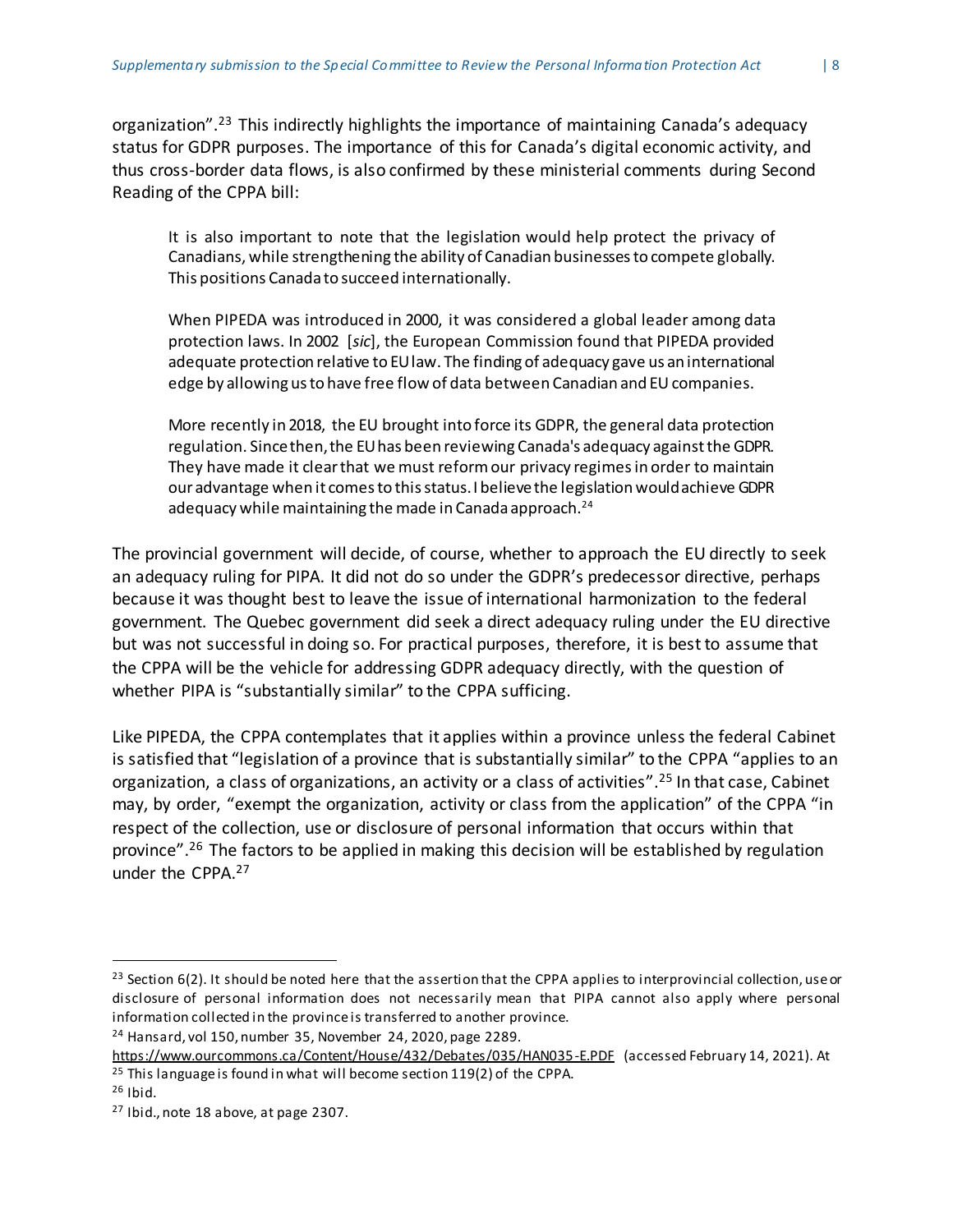This aspect of the CPPA obviously raises the question for the provincial government of whether it will again seek a declaration of substantial similarity. The possibility that it will do so, as it did under PIPEDA, is reason enough to modernize PIPA in a meaningful way. In any case, even if the provincial government decided not to seek a declaration, there is a compelling public interest in updating PIPA so that it remains at the forefront while keeping it in harmony with the CPPA and other modern privacy laws. The following discussion therefore focuses only on those CPPA features—several of which echo our earlier recommendations—that align with what we believe is the minimum needed to ensure that PIPA remains fit for purpose in the coming years and to achieve a declaration of substantial similarity to the CPPA, if desired.

## <span id="page-9-0"></span>**CONSUMER PRIVACY PROTECTION ACT CONSIDERATIONS**

The Digital Charter Implementation Act, 2020, which proposes enactment of the CPPA, is part of the federal government's Digital Charterinitiative, which began some five years ago. In a 2019 report on its public consultations, the government had this to say about privacy laws and the digital economy:

Digital and data transformation has led to an explosion of data, with a large proportion of the world's data created recently. Data is helping to fuel innovations like AI, machine learning, and the Internet of things. However, the rapid acceleration of data being created, and its use as a commodity means Canada must re-evaluate the frameworks it has in place. While the *Personal Information Protection and Electronic Documents Act* (PIPEDA) and other marketplace frameworks continue to provide important protections, particularly as they were situated as technologically neutral in orientation, there remains important questions about how to ensure these frameworks are transparent and have the appropriate approach to maintain Canadian's privacy and trust in an increasingly data-driven world.

Canada has a mature regulatory environment, however, with the growing complexity of vast amounts of data flows, privacy, and cross-border markets, many Canadian companies, in particular SMEs, expressed difficulty understanding how best to comply with existing data and privacy legislation and the corresponding regulations. …

Canadians told us that the current privacy legislation, PIPEDA, needs to be modernized and streamlined however, the Government must ensure that updates both support innovation and protect Canadians. Rules must be supported by clear guidance on implementation and applicability and must consider effective and appropriate enforcement measures to hold players accountable and ensure Canadians have confidence and trust in these protections. Effective enforcement must also include ease of understanding and compliance, strong advocacy, and a commitment to due process in order to not add undue burden and costs to firms.

We also heard that updates must consider emerging privacy norms, particularly internationally, and work coherently across other important marketplace frameworks, including competition and intellectual property, as well as emerging regulations for particular disruptive technologies and business models, such as blockchain or open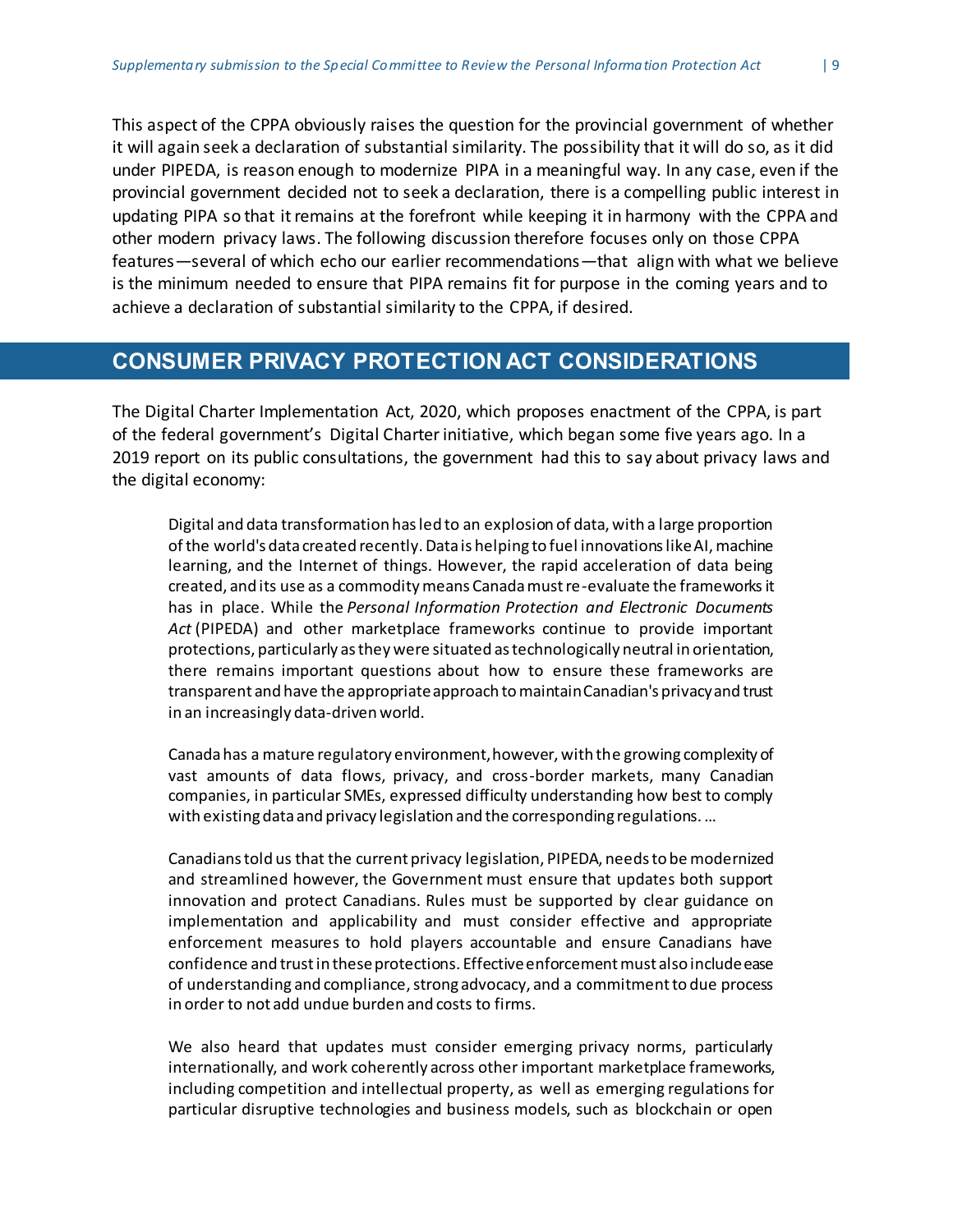banking. The Government must consider the accelerated pace at which the technological ecosystem evolves and ensure that measures are agile and flexible enough to remain responsive. And it is important to continue working proactively and in partnership with industry to ensure benefits for both businesses and citizens are optimized.<sup>28</sup>

Several CPPA provisions echo recommendations we made to you in our September 2020 submission. However, other proposals contained in the federal bill are not desirable, as we explain below.

We begin with the observation that fully 10 of the 12 recommendations we made to the Special Committee in our earlier submission are found in the proposed CPPA (although in some instances with a difference in approach).

In response to the Special Committee's request, the discussion that follows is a consideration of our earlier recommendations in relation to the CPPA proposals. Please refer to our original submission to you for a complete assessment of our recommendations and the detailed arguments for them.

#### <span id="page-10-0"></span>Mandatory Breach Notification (OIPC Recommendation 1)

British Columbia is now an outlier at home and internationally because PIPA does not require organizations to notify affected individuals of a privacy breach. PIPEDA's breach notification scheme was enacted in 2018 and Alberta's *Personal Information Protection Act* has had breach notification requirements since 2010. Major business groups, notably, the Insurance Bureau of Canada, Canadian Marketing Association, Canadian Medical Protective Association, and BC Real Estate Association support amending PIPA to require breach notification. Civil society groups such as the BC Freedom of Information and Privacy Association and British Columbia Civil Liberties Association have added their voices to this call for reform, as have other groups such as the BC NDP and the BC Government Employees' Union.<sup>29</sup>

Breach notification allows individuals to take steps to protect themselves when there is a risk of harm. This is why we recommend that PIPA be amended to require organizations to notify affected individuals of incidents involving the loss of, or unauthorized access to or disclosure of, personal information where it is reasonable to believe that there is a real risk of significant harm to an individual. We also recommend that these amendments should authorize the Commissioner to require an organization to notify affected individuals where the organization has not done so. There should also be requirements, we said, relating to the timing of notice,

<sup>28</sup> Innovation, Science and Economic Development Canada, *Canada's Digital Charter In Action: A Plan by Canadians, for Canadians*, pages 9-10 (footnotes omitted):

[https://www.ic.gc.ca/eic/site/062.nsf/vwapj/Digitalcharter\\_Report\\_EN.pdf/\\$file/Digitalcharter\\_Report\\_EN.pdf](https://www.ic.gc.ca/eic/site/062.nsf/vwapj/Digitalcharter_Report_EN.pdf/$file/Digitalcharter_Report_EN.pdf) (Accessed February 14, 2021).

<sup>&</sup>lt;sup>29</sup> <https://www.leg.bc.ca/parliamentary-business/committees/41stParliament-5thSession-pipa/meetingdocuments> to read submissions to the Special Committee.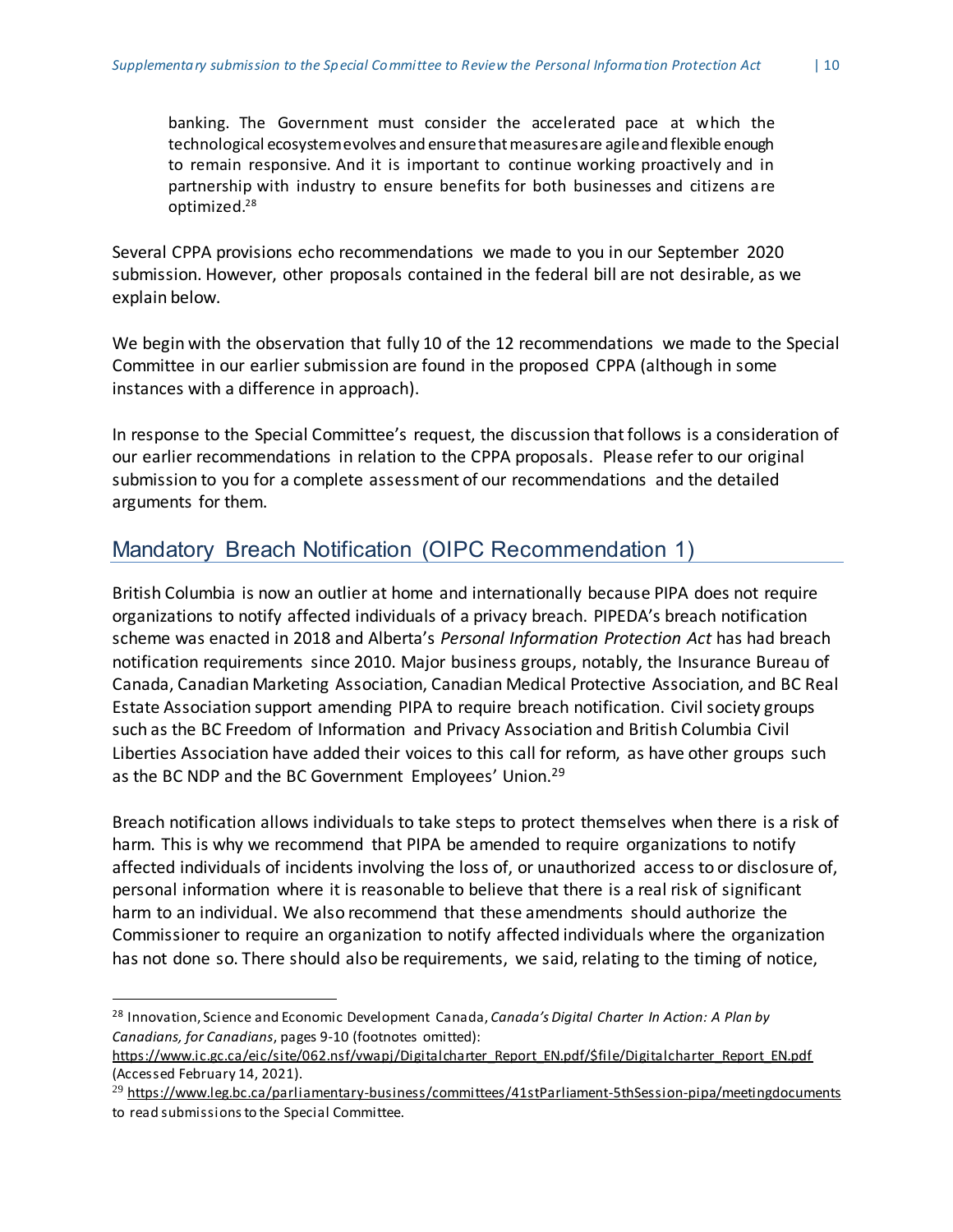the contents of notices, supporting information that must be provided to the Commissioner, and record-keeping duties for organizations about the incidents they have experienced over time. Last, we recommended that the PIPA amendments should be crafted to harmonize as far as possible with Alberta's rules and those in PIPEDA.

The CPPA will essentially replicate PIPEDA's existing breach notification requirements, with some modifications that need not be discussed here, and those requirements align very well with our recommendations last autumn.

This aspect of the CPPA underscores the need for British Columbia to act now, to help ensure that PIPA remains relevant and in harmony with that law and other similarlaws in Canada. Failure to introduce breach notification in British Columbia's law would likely be a real factor in assessment of PIPA's similarity to the CPPA.

#### <span id="page-11-0"></span>Protecting Personal Information Transferred to Service Providers (OIPC Recommendation 2)

As noted in our original submission, unlike many other laws, PIPA does not expressly hold organizations responsible for the personal information they transfer to one of their service providers, such as a payroll processing company or a cloud-based service provider. Under PIPEDA, the GDPR, the Alberta legislation, and soon Quebec's privacy law,<sup>30</sup> organizations have explicit responsibilities in such cases. We continue to recommend that PIPA should explicitly state that an organization remains responsible for its customers' or clients' personal information when itis entrusted to a service provider. The rules need not be overly prescriptive. Organizations should simply be required to use contractual or other means to ensure their service providers comply with the law.

The CPPA's approach will be consistent with our recommendation. It will define as a "service provider" any organization, including a corporate affiliate, that "provides services for or on behalf of another organization to assist the organization in fulfilling its purposes."<sup>31</sup> It will require an organization that transfers personal information to a service provider to "ensure, by contract or otherwise, that the service provider provides substantially the same protection of the personal information as that which the organization is required to provide under this Act." $32$ The service provider will not need to get consent for collection, use or disclosure of personal information that the client organization gives to it for the purpose of performing services for the client.<sup>33</sup> As long as the service provider stays in its lane and only uses the personal

<sup>30</sup> This refers to amendments to be enacted by Bill 64,*An Act to modernize legislative provisions as regards the protection of personal information* [Quebec Bill 64]. [http://m.assnat.qc.ca/en/travaux-parlementaires/projets](http://m.assnat.qc.ca/en/travaux-parlementaires/projets-loi/projet-loi-64-42-1.html)[loi/projet-loi-64-42-1.html.](http://m.assnat.qc.ca/en/travaux-parlementaires/projets-loi/projet-loi-64-42-1.html)(Accessed February 14, 2021).At the time of writing, the Bill has yetto be enacted. <sup>31</sup> Section 2.

<sup>32</sup> Section 11(1).

<sup>&</sup>lt;sup>33</sup> Section 11(2). This consent exemption does *not* apply if service provider "collects, uses or discloses that information for any purposeother than the purposes for which the information was transferred" to it by the client.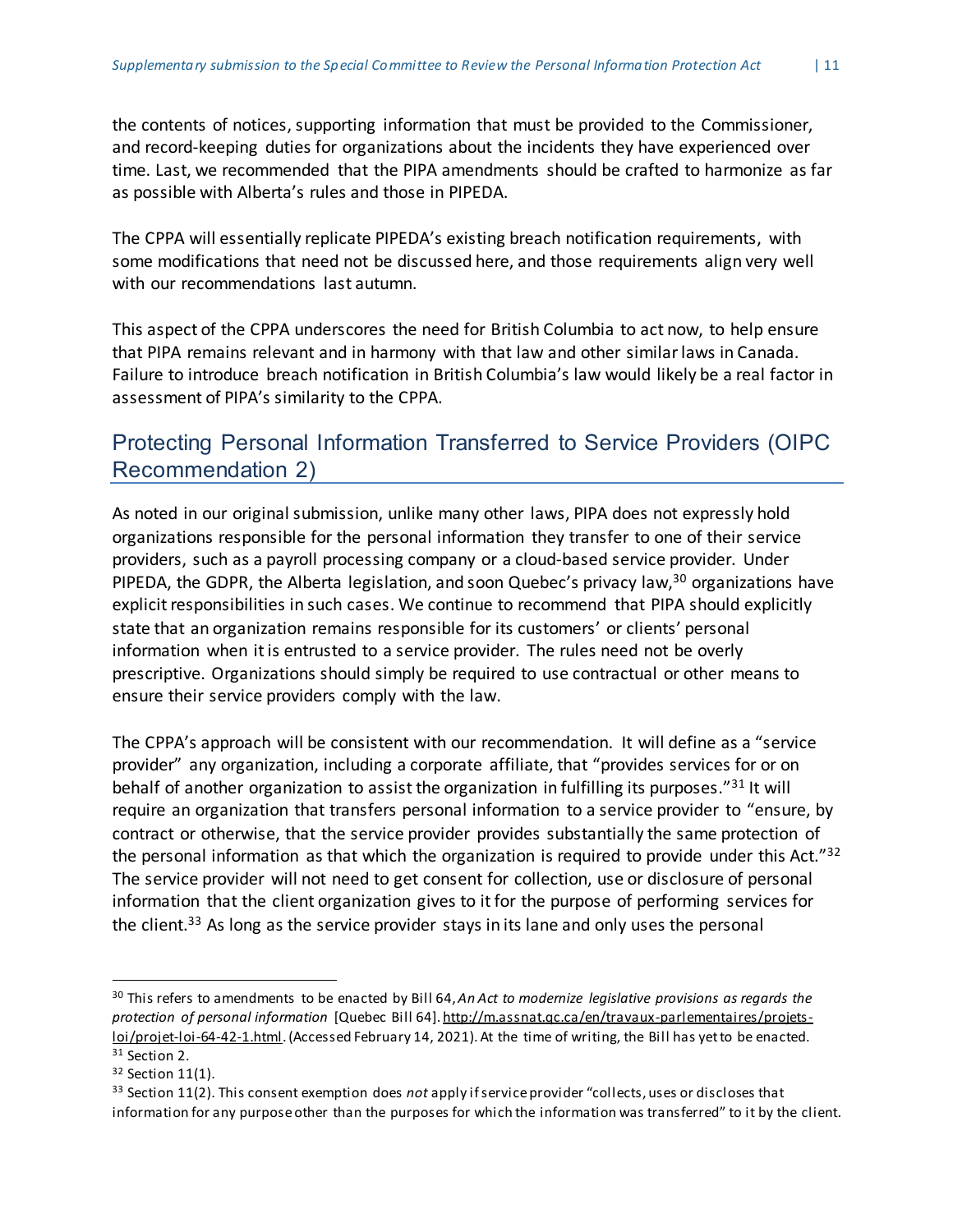information to provide the services to the client organization, the client remains responsible under the CPPA.

We support this approach, which mirrors our recommendation on how to handle transfers of personal information to service providers.

#### <span id="page-12-0"></span>Modernizing Consent Requirements (OIPC Recommendation 3)

The adequacy of current approaches to consent in the evolving digital marketplace has been hotly debated for years. PIPA was crafted roughly 20 years ago, before the complex ecosystem of digital technologies and services had really started to evolve. Its approach to consent is therefore essentially bilateral, assuming that there is a straightforward, simple transaction between one business and one customer. This has been unrealistic for years.

As we discussed in our earlier submission, among the deficiencies in PIPA is that it does not require written notice to individuals who are being asked to consent to the collection, use or disclosure of their information. Nor does it require any written notice that is given to be clear, easy to understand and comprehensive. Examples of legalistic and lengthy notices that take hours to read, while managing to be imprecise, are all too typical, leaving individuals in the dark about who will do what with their information.

Policymakers have increasingly tried to grapple with this problem in recent years, and we made three specific recommendations for an improved approach to consent, recommendations that would better protect individuals without imposing undue burdens on businesses. Similar approaches are found under the GDPR, in Quebec and now at the federal level, through the CPPA.

Under the CPPA, express consent will be required unless it is appropriate to rely on implied consent.<sup>34</sup> For express consent to be valid, organizations will have to provide, "in plain language", information about the purposes for the collection, use or disclosure of information, the way the information is to be collected, used or disclosed, any foreseeable consequences of the collection, use or disclosure, and the names of any third parties (or types of third parties) to which the information may be disclosed. These requirements are close in spirit and letter to our consent-related recommendations to the Special Committee.<sup>35</sup>

The CPPA also carries forward existing PIPEDA consent exceptions, which are very close to PIPA's consent exceptions. However, and this is where we have serious reservations about the federal proposal, the CPPA would introduce new exceptions to consent that are overly broad or ambiguous. We are far from the only observers who have grave concerns about these new

<sup>&</sup>lt;sup>34</sup> This takes into consideration the individual's reasonable expectations and the sensitivity of the personal information involved.

<sup>&</sup>lt;sup>35</sup> We continue to believe that PIPA should also require organizations to provide notice for consent purposes separatefrom other legal terms, and to assist any individual to understand what they are being asked to agree to if the individual asks.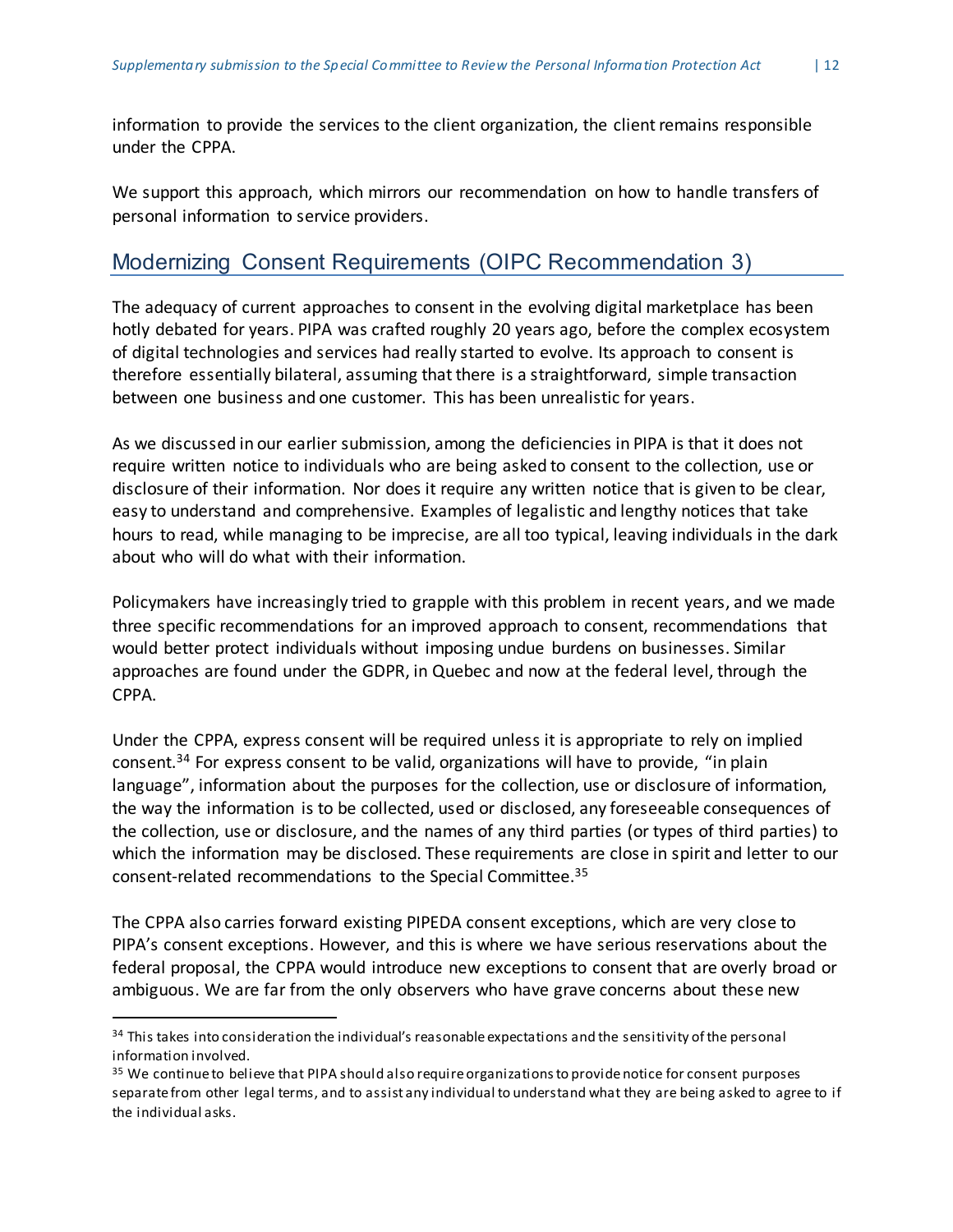exceptions. This aspect of the CPPA has prompted one of Canada's most respected and experienced privacy scholars to refer to the CPPA consent exceptions as "quite frankly a data protection disaster".<sup>36</sup>

Reactions like this, which are widely shared, conceivably could result in some of the proposed exceptions being removed or narrowed as the bill proceeds, but they are not a model for PIPA reform. Exceptions to consent are appropriate, and PIPA contains at least 14 of them, but modern privacy laws remain consent-based by default and exceptions should be limited, narrow, and clearly justified. In light of the recommendation made below about the CPPA consent exceptions, it is necessary to make only a few points to underscore why there are grave concerns about the CPPA's consent exceptions for our purposes.

The first point is that some of the new CPPA consent exceptions are overly broad and ambiguous. The second is that, in addition to dispensing with individual control through consent, they also eliminate transparency, enabling organizations to secretly collect, use and disclose our personal information without having to tell us what they are up to. This is inconsistent with long-accepted, internationally recognized, data protection principles.

The first example of these concerns is the exception that would allow organizations to use people's personal information "without their knowledge or consent to de-identify that information",<sup>37</sup> and then use it—without any transparency,<sup>38</sup> much less individual control— "for the organization's internal research and development purposes, if the information is deidentified before it is used."<sup>39</sup>

Setting aside the glaring lack of transparency and accountability that this contemplates, itis widely accepted that modern information technologies make it almost impossible to truly deidentify personal information. The clear risk is that organizations will have a free hand, without anyone knowing what they are doing, to purportedly de-identify personal information and then use it for their own "research and development" (a concept that covers a lot of ground). This is of particular concern since internal research and development is increasingly likely to involve the use of data analytics, which could result in covert creation of information about identifiable individuals.

Another concern is the proposed consent exception for "business activities". Granted, there are some controls on this, such as the rule that an organization may only collect or use personal

<sup>&</sup>lt;sup>36</sup> Teresa Scassa, "The Gutting of Consent in Bill C-11", blogpost, December 21, 2020. Teresa Scassa is a law professor and Canada Research Chair in Information Lawand Policy atthe University ofOttawa, Faculty of Law. [http://www.teresascassa.ca/index.php?option=com\\_k2&view=item&id=336:the-gutting-of-consent-in-bill-c-](http://www.teresascassa.ca/index.php?option=com_k2&view=item&id=336:the-gutting-of-consent-in-bill-c-11&Itemid=80)[11&Itemid=80.](http://www.teresascassa.ca/index.php?option=com_k2&view=item&id=336:the-gutting-of-consent-in-bill-c-11&Itemid=80) (Accessed February 15, 2021).

<sup>&</sup>lt;sup>37</sup> Section 20.

 $38$  Sections 12(3) and 14(2)(a) will, in combination, require an organization to "record" that new use, but this does not require the organization to proactively disclose this useto affected individuals. The CPPA's other transparency requirements arenot likely to remedy this concern.

<sup>&</sup>lt;sup>39</sup> Section 21.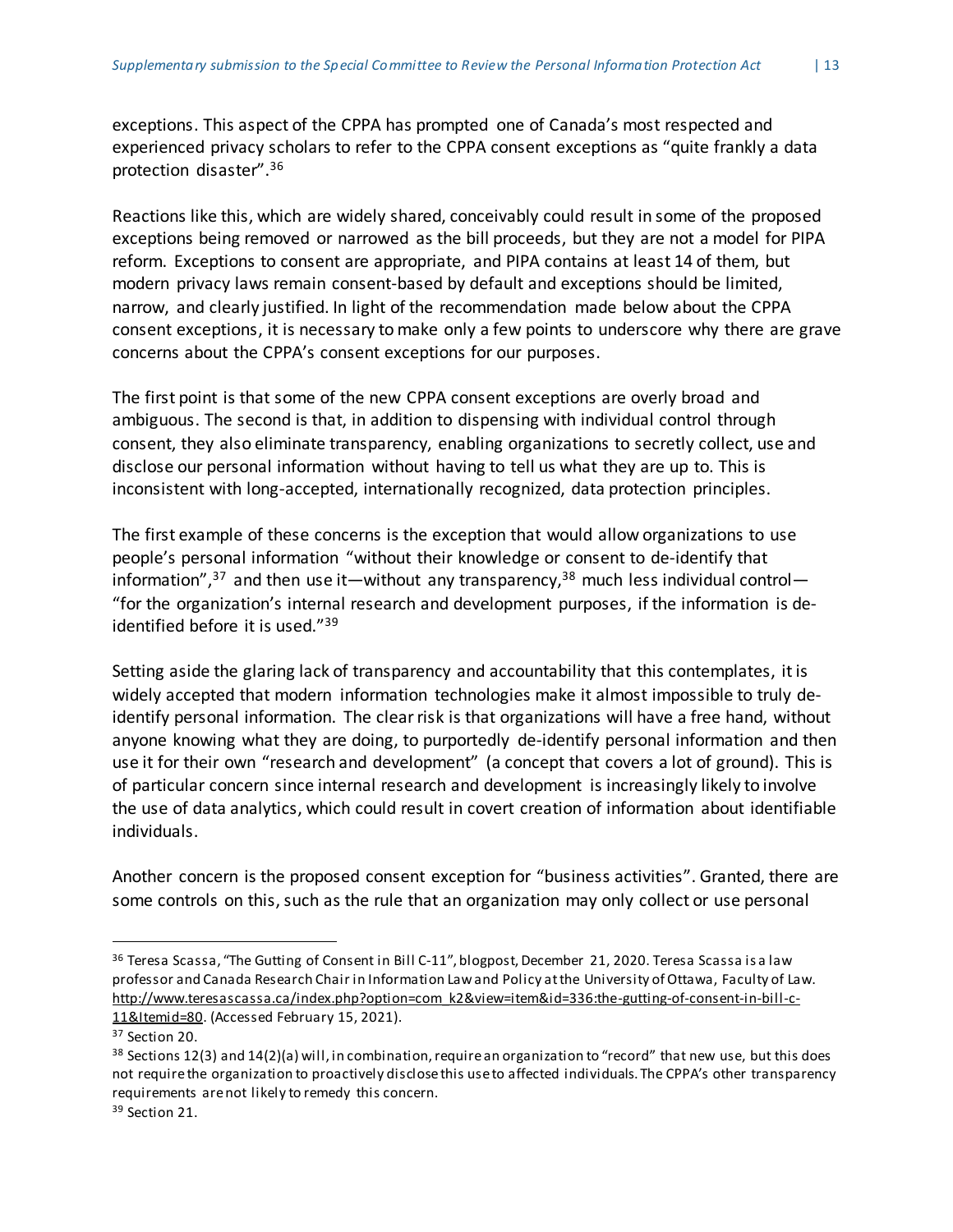information for a CPPA-specified business activity if "a reasonable person would expect such a collection or use for that activity". Further, an organization may not collect personal information under this exception "for the purpose of influencing the individual's behaviour or decisions".<sup>40</sup>

Yet the list of "business activities" set out in the CPPA—a list that can be enlarged by regulation, not legislation—is wide and ambiguous. It includes, for example, any "activity that is carried out in the exercise of due diligence to prevent or reduce the organization's commercial risk". As a leading privacy scholar has rightly suggested, this could include profiling of individuals, using artificial intelligence, to assess their credit risk, all done secretly and with no individual input.<sup>41</sup>

Another example is "an activity in the course of which obtaining the individual's consent would be impracticable because the organization does not have a direct relationship with the individual". This could enable indirect collection of personal information without any apparent limits on what activity the business might be pursuing, and with no sense about why the impracticability of consent should be determinative.<sup>42</sup>

At the time of writing, the bill enacting the CPPA has not been scrutinized by the relevant House of Commons committee, and it conceivably could change during that process. For the reasons outlined above, however, we urge the Special Committee not to recommend adoption of all of the CPPA's consent exceptions. Rather, we urge you to recommend only that the government monitor progress of the CPPA on this issue as part of its assessment of what, if any changes, are appropriate for PIPA's consent exceptions. We urge the Special Committee also to affirm that the concept of individuals' control over their own personal information is, through consent, a core principle of PIPA.

#### <span id="page-14-0"></span>Automated Decision-making (OIPC Recommendation 4)

Our submission made several recommendations to protect British Columbians from harm through inappropriate use of automated decision-making systems. While the CPPA commendably includes provisions in this area, it falls short of what we believe is necessary to protect citizens from the use of opaque, otherwise unregulated, decision-making technologies.

Information technologies are evolving in ways, and at rates, that can raise serious risks for individual rights and interests, in both the private and public sectors. Advances in data analytics and artificial intelligence can undoubtedly help improve services to individuals and communities, but they also can create risks for individuals' privacy (and other rights). The GDPR takes note of that fact and contains significant protections for individuals in this area. It gives individuals the right—with some exceptions—to prohibit an organization from making a decision about them based only on automated processing of personal information, including

<sup>40</sup> Section 18.

<sup>41</sup> Ibid., note 36 above.

<sup>&</sup>lt;sup>42</sup> These two exceptions are both found in section 18.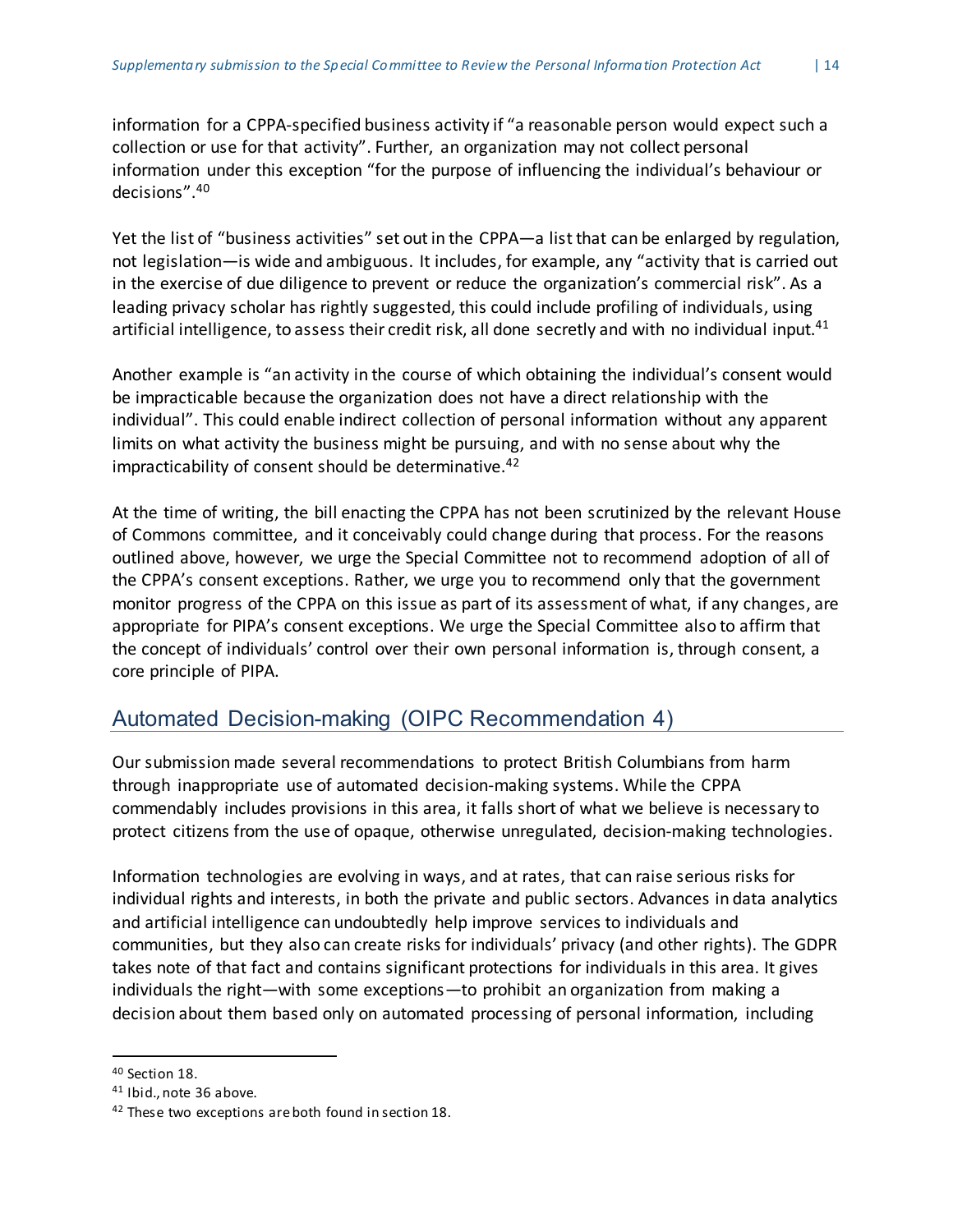profiling, that produces legal effects related to the information or significantly affects the individual.<sup>43</sup>

The CPPA, on the other hand, does not meaningfully address these pressing concerns. It usefully defines the term "automated decision systems" as "technology that assists orreplaces the judgment of human decision makers using techniques such as rules-based systems, regression analysis, predictive analytics, machine learning, deep learning and neural nets".<sup>44</sup> However, its substantive provisions in this vital area fall short.

Those provisions merely require an organization to provide, as part of its duty to make plain language information available about its policies and practices, a "general account" of its "use of any automated decision systemto make predictions, recommendations or decisions about individuals that could have significant impacts on them".

There is real concern that an organization's "general account", may bury, in a standard transparency disclosure document, case-specific details that individuals reasonably need to protect their privacy and other rights.

Specific examples might be where a financial institution uses an automated decision system to deny a much-needed mortgage or screen out someone from a job opportunity without meaningful explanation. Such systems are far from infallible, not least because they depend on personal information that may be outdated, false, incomplete, or otherwise defective.

These concerns are exacerbated by the fact that an organization is only required to provide a generic statement where its systems make predictions, recommendations or decisions that could have "significant impacts on" individuals.

The GDPR perhaps swings too farin the other direction, enabling individuals to, with some exceptions, veto the use of automated decision-making in ways that affects them. We do not support that approach, preferring instead to reaffirm our recommendation 4, which calls for amendments to PIPA to require an organization using automated processing of personal information to:

- notify an individual that automated processing will be used to make a decision about them;
- on request, disclose the reasons and criteria used; and
- receive objections from individuals to the use of automated processing by someone within the organization that has the authority to review and change the decision.

 $43$  Article 22, with Article 4 defining "profiling" as "the "automated processing of personal data" to "evaluate certain personal aspects relating to a natural person, in particular to analyse or predict aspects concerning that natural person's performance at work, economic situation, health, personal preferences, interests, reliability, behaviour, location or movements."

<sup>44</sup> Section 2.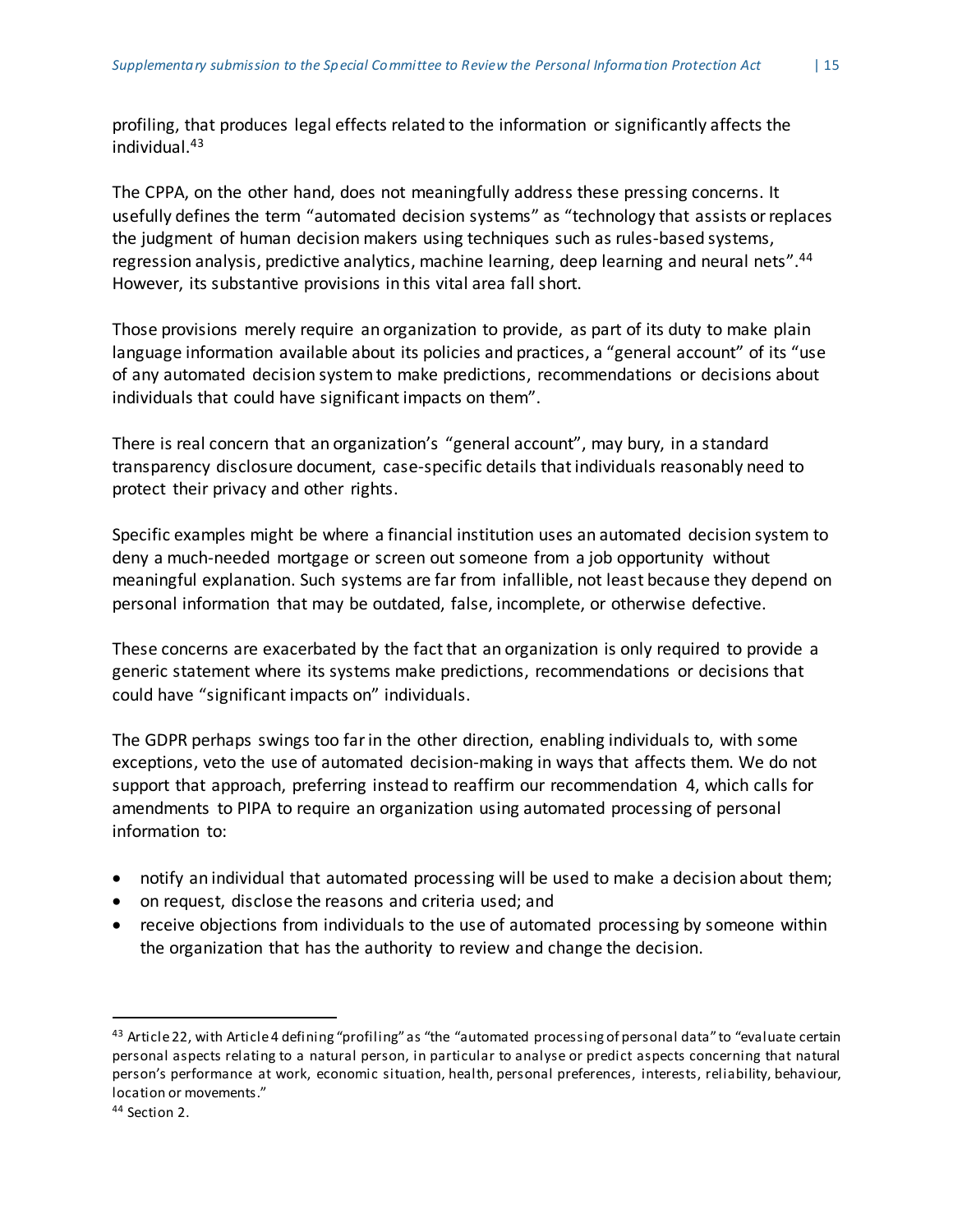The kind of notification we recommend is a critical individual right in a regulatory environment that requires individuals to complain to a regulator if they believe their personal information was used in a manner not permitted under the law. But for notification, individuals would have no way of knowing that automated processing was used in a decision about them.

#### <span id="page-16-0"></span>Right to Be Forgotten (OIPC Recommendation 5)

As noted in our earlier submission, some jurisdictions, including the EU,<sup>45</sup> have implemented rights enabling individuals to require organizations to remove or destroy personal information that is no longer accurate, reliable or legally relevant. In Canada, Quebec Bill 64 will enable individuals to require organizations to do so. Individuals will also be able to require organizations to stop disseminating information about them that is inaccurate, incomplete, or equivocal and, notably, "to de-index any hyperlink attached to [their] name that provides access to the information by a technological means".<sup>46</sup> The Quebec proposal sets out several factors that organizations must consider in assessing a request, creating complex and potentially onerous conditions for organizations and individuals.

The CPPA does not propose a "right to be forgotten" as expressed in the GDPR or Quebec Bill 64 but it does go one step beyond PIPA's present approach to disposal of personal information. PIPA requires an organization to destroy personal information, or render it unidentifiable, "as soon as it is reasonable to assume that...the purpose for which that personal information was collected is no longer being served by" its retention (and retention is not necessary for legal or business purposes).<sup>47</sup> This duty is passive in the sense that an organization must consider and apply that standard, without any explicit right for individuals to require disposal. By contrast, the CPPA will give individuals the express positive right to require an organization to, as soon as feasible, "dispose of personal information that it has collected from the individual".<sup>48</sup>

We agree with the CPPA's creation of a positive right for individuals to require organizations to dispose of their personal information (subject to reasonable exceptions). This could enhance individuals' control over their information in the hands of organizations that no longer have a business or legal reason to retain it. We therefore recommend that the Special Committee recommend enactment of such a right.

Beyond this, we recommend as our earlier submission states, that, rather than amend PIPA to implement a form of the "right to be forgotten", the provincial government should continue to monitor developments, with a view to ensuring that PIPA continues to protect individuals from

<sup>45</sup> GDPR, article17.

<sup>46</sup> Individuals will also beableto "require that the hyperlink providing accessto the information be re-indexed". Quebec Bill 64,section 113.

<sup>47</sup> Section 35.

 $48$  Section 55(1). This right will be qualified by exceptions similar to those now found in PIPA. We note that this duty only applies to personal information "collected from the individual", which raises thequestion of whether personal information collected from another source, or personal information theorganization has created about the individual, is covered by this provision.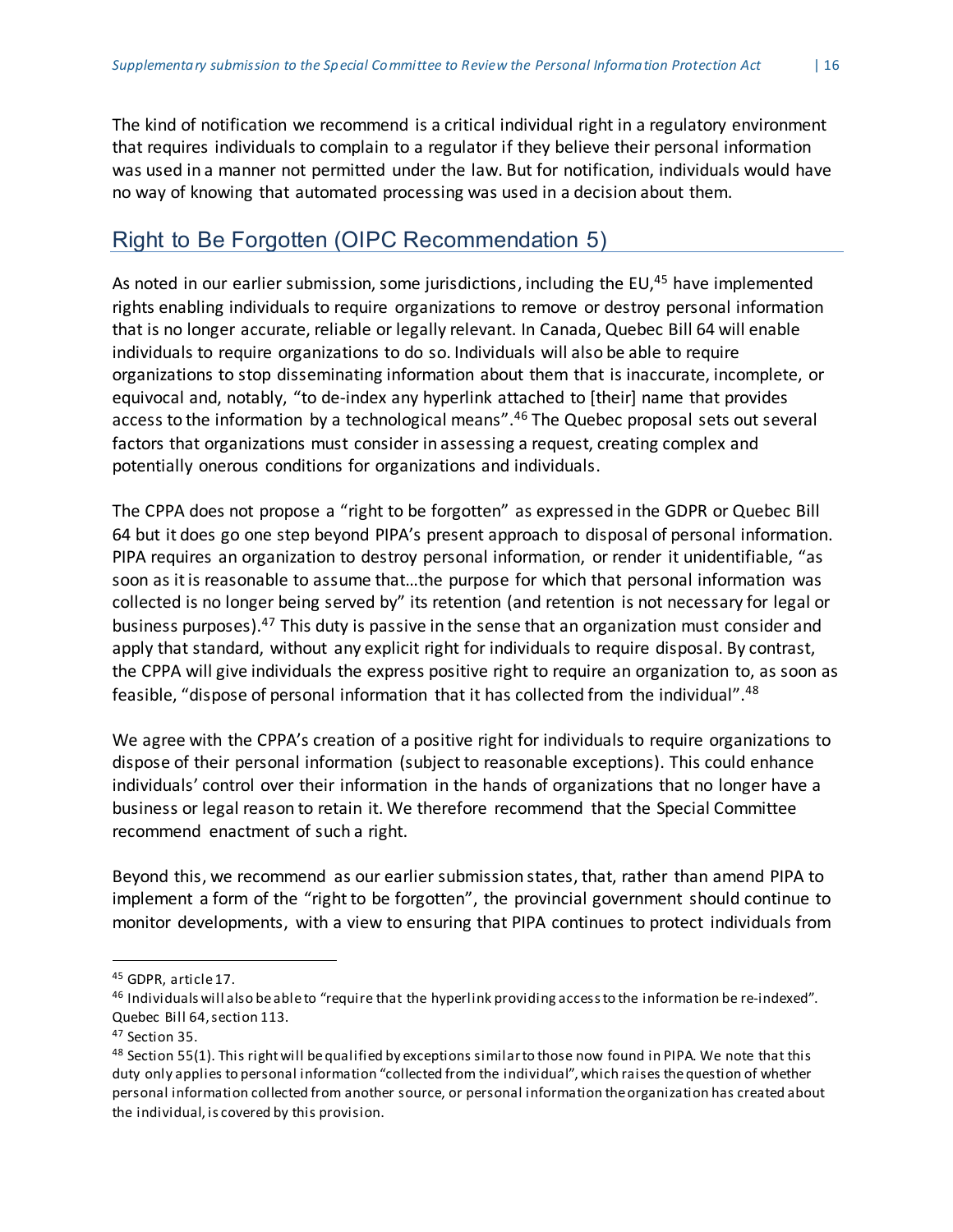the impact of the use or disclosure of outdated, inaccurate or incomplete personal information (including through indexing by internet search engines).

#### <span id="page-17-0"></span>Right to Data Portability (OIPC Recommendation 6)

We recommended that PIPA should be amended to give individuals a right to obtain a copy of their own personal information from organizations, or to have itsent to another organization, in a format that enables its ongoing use. This recommendation honors the reality that services across a wide range of our daily activities are now delivered electronically and involve large quantities of our personal information.

Privacy laws have long honoured the principle that individuals are entitled to have reasonable control of their own information, including the right of access to that information. Recent legislative efforts to ensure that individuals have reasonable control of their own information have taken the form of a right to obtain that information and, in effect, take it elsewhere.<sup>49</sup> The GDPR does this, for example, by giving individuals the power to obtain their own personal information "in a structured, commonly used and machine-readable format", and to transfer that information to another organization without interference.

The CPPA will introduce a data portability right. An individual will be entitled to require an organization to transfer the individual's personal information to an organization that the individual designates, but only if both organizations "are subject to a data mobility framework" established by regulation.<sup>50</sup> The regulations will stipulate what safeguards must exist to enable secure disclosure and collection of personal information, "parameters for the technical means for ensuring interoperability in respect of the disclosure and collection", specifying organizations that are subject to a data mobility framework, and providing for exceptions, including exceptions related to the protection of proprietary or confidential commercial information.<sup>51</sup>

Our recommendation for PIPA is generally consistent with this CPPA feature. We recommend that PIPA should give individuals the right to obtain their own electronic personal information from an organization in a structured, commonly used, machine-readable format, and at no expense. We also recommend that organizations should have to transfer the personal information to an organization that the individual designates if itis technically feasible to do so without undue cost to the organization. The portability right also should be subject to limits, such as whether transfer is technically feasible, whether the request would interfere with a law enforcement matter or prejudice the legal rights of the organization.

We continue to make this recommendation. As noted in our earlier submission, this right could

 $49$  This innovation also could, it is reasonable to suggest, help lower barriers to market entry for smaller, newer, electronic service providers, by enabling individuals to transfer their electronic personal information to that new business.

<sup>50</sup> Section 72.

<sup>51</sup> Section 120.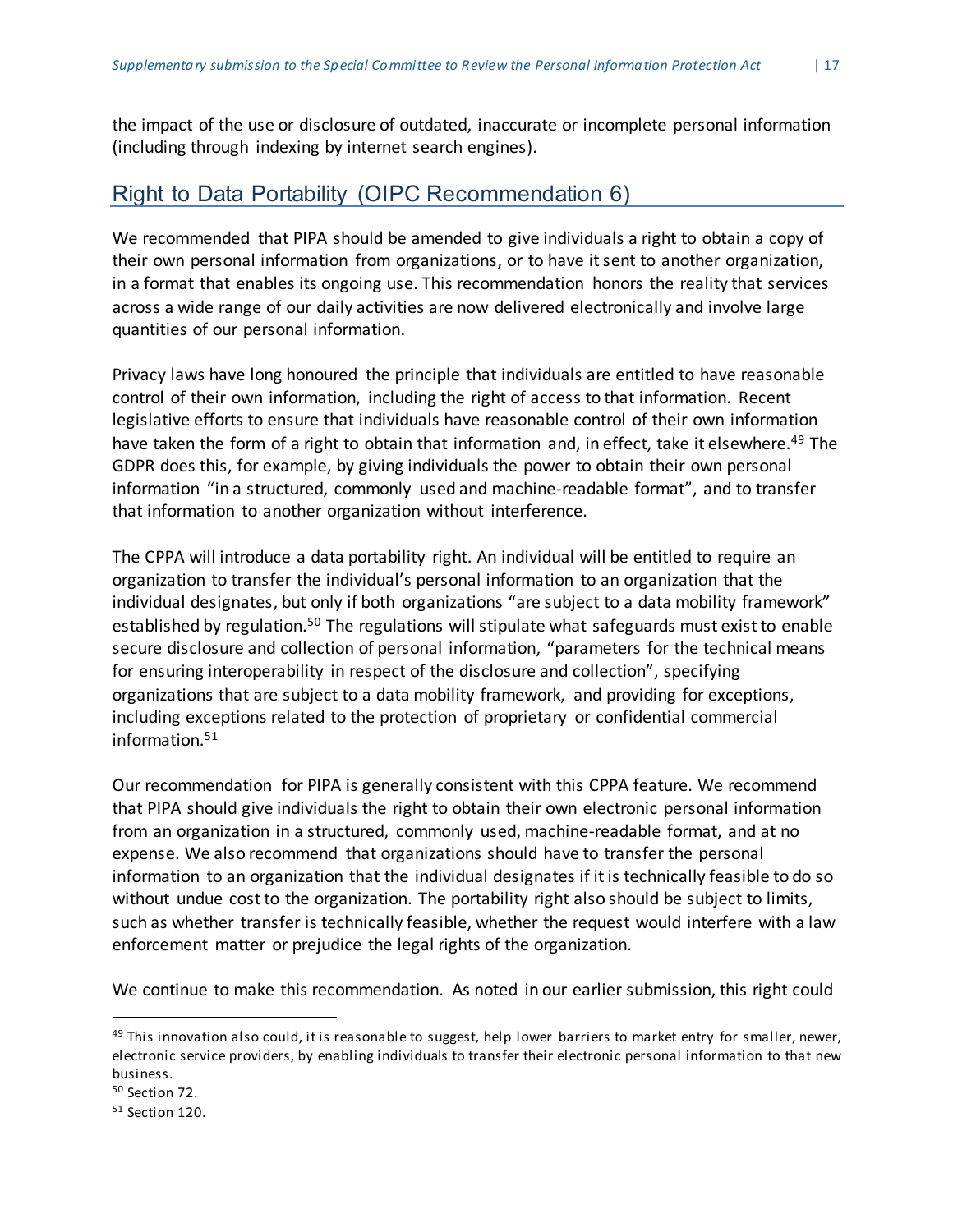have economic benefits because it can sharpen competition among businesses and may help prevent personal information monopolies from forming. Requiring organizations to provide personal information in a structured, commonly used, and machine-readable format can also promote interoperability. In repeating this recommendation, we acknowledge that the provincial government will likely need to work closely with the federal government to seek harmonization between the CPPA regulations for a data portability framework and PIPA's provisions on this issue.

#### <span id="page-18-0"></span>Administrative Monetary Penalties (OIPC Recommendation 7)

There is little doubt that, if PIPA is to be considered substantially similarto the CPPA, PIPA's enforcement framework will have to be significantly enhanced, including by authorizing the Commissioner to impose monetary penalties on organizations for breaches of the law. CPPA will do this by enabling the imposition of monetary penalties to a maximum of the higher of \$10,000,000 or 3% of the previous year's gross global revenues. This important enhancement of the federal regulatory toolkit is shared with the GDPR, the United Kingdom's *Data Protection Act, 2018* and Quebec Bill 64. 52

As noted in our original submission, PIPA is, plainly stated, largely toothless when it comes to enforcement of British Columbians' privacy rights. In essence, the Commissioner can only sanction serious, flagrant violations of British Columbians' privacy rights solely by ordering organizations to do what the law requires in the first place, i.e., to comply with PIPA's requirements. Yet in most cases the damage will have already been done, rendering an order to obey the law that has already been broken practically speaking moot while creating no real deterrence for other organizations. This is woefully inadequate and not at all reassuring to British Columbians, who expect their privacy rights to be protected through meaningful sanctions.

This Office will always emphasize educational, remedial, approaches to compliance, working with organizations, business groups, civil society, and others to secure compliance by persuasion and education wherever possible. It is clear, however, that there are bad actors out there who do not respect their duty under the law and thus must face significant penalties, where they are absolutely necessary, to sanction and deter breaches of the law. The need for these measures is widely acknowledged, as is illustrated by the fact that several groups that made submissions last year supported this change, including the Insurance Bureau of Canada and Canadian Bankers Association, as well as civil society groups such as the Canadian Civil Liberties Association, BC Civil Liberties Association and BC Freedom of Information and Privacy Association.<sup>53</sup>

However, we do not support the CPPA's approach to monetary penalties, which involves creating a new statutory tribunal, the Personal Information and Data Protection Tribunal. Under

<sup>52</sup> <http://m.assnat.qc.ca/en/travaux-parlementaires/projets-loi/projet-loi-64-42-1.html>

<sup>53</sup> <https://www.leg.bc.ca/parliamentary-business/committees/41stParliament-5thSession-pipa/meetingdocuments>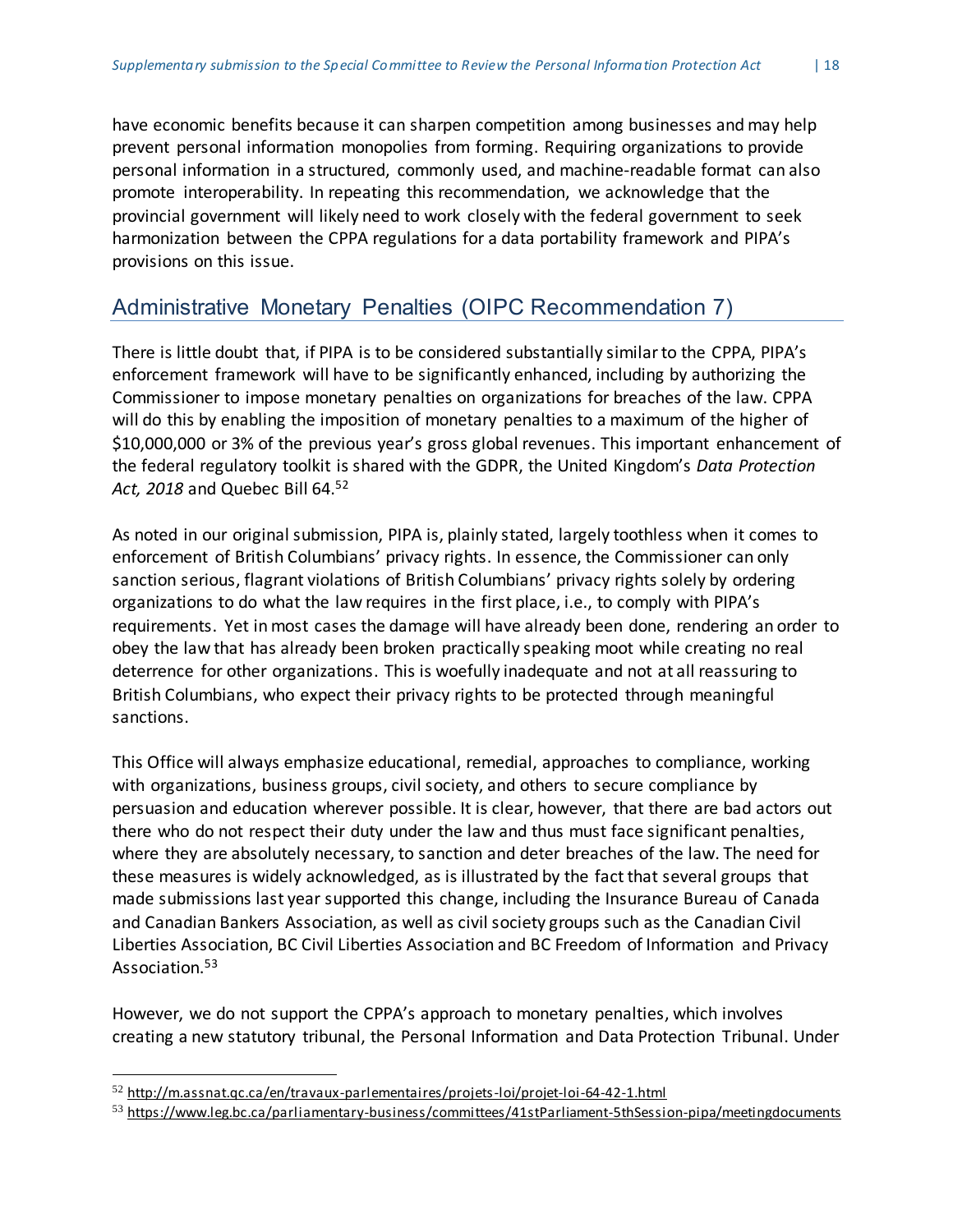the CPPA, the federal Privacy Commissioner will be able to recommend imposition of monetary penalties to this tribunal, but only the tribunal will be able to impose them.<sup>54</sup> Creation of a new body to discharge this role is unprecedented in the Canadian privacy oversight world and in the EU context.

Without commenting on this policy choice in the federal context, this model absolutely should not be followed in British Columbia. There is no case to be made that such a step is necessary in terms of institutional design or necessity in this province. Further, creation of a new tribunal for the province would introduce unnecessary complexity—and attendant cost, delay and uncertainty—for individuals and organizations alike. It would also impose costs on the public purse, which would have to fund the operation of this new body.

As is noted in our original submission, this Office already has extensive experience administering a monetary penalty scheme, under the *Lobbyists Transparency Act*. In addition to the usual robust judicial oversight that applies to our work, that Act creates procedural fairness safeguards, including a duty to reconsider a penalty when requested. Our experience in this area, and these significant safeguards, are more than adequate to protect the interests of organizations and individuals alike in the administration of a monetary penalty scheme.<sup>55</sup>

## <span id="page-19-0"></span>Compliance Agreements with Organizations (OIPC Recommendation 8)

Our previous submission recommended that PIPA should be amended to enable the Commissioner to enter into a compliance agreement with an organization on such terms as the Commissioner considers appropriate, with enforcement by the court in cases of noncompliance. As noted in our submission, compliance agreements are widely used compliance tools, offering flexibility in achieving compliance.<sup>56</sup> They would allow us to secure compliance without the expense and delay of a formal investigation and compliance order where that is appropriate in the circumstances.

Parliament recognized this by amending PIPEDA to authorize the federal Privacy Commissioner to enter into compliance agreements, and the CPPA will do the same. We recommend PIPA should follow suit.

<sup>&</sup>lt;sup>54</sup> The tribunal will also be charged with hearing appeals from certain of the federal commissioner's decisions and orders. Again, this is not suited for British Columbia, as it would introduce unnecessary cost, complexity and delay for organizations and individuals.

<sup>&</sup>lt;sup>55</sup> As noted in our original submission, other British Columbia agencies also have monetary penalty powers. This includes the Chief Electoral Officer, WorkSafeBC, and the British Columbia Securities Commission.

<sup>56</sup> For example, as noted in our earliersubmissionssection 83 ofthe *Workers Compensation Act* authorizes WorkSafeBC to enter into compliance agreements.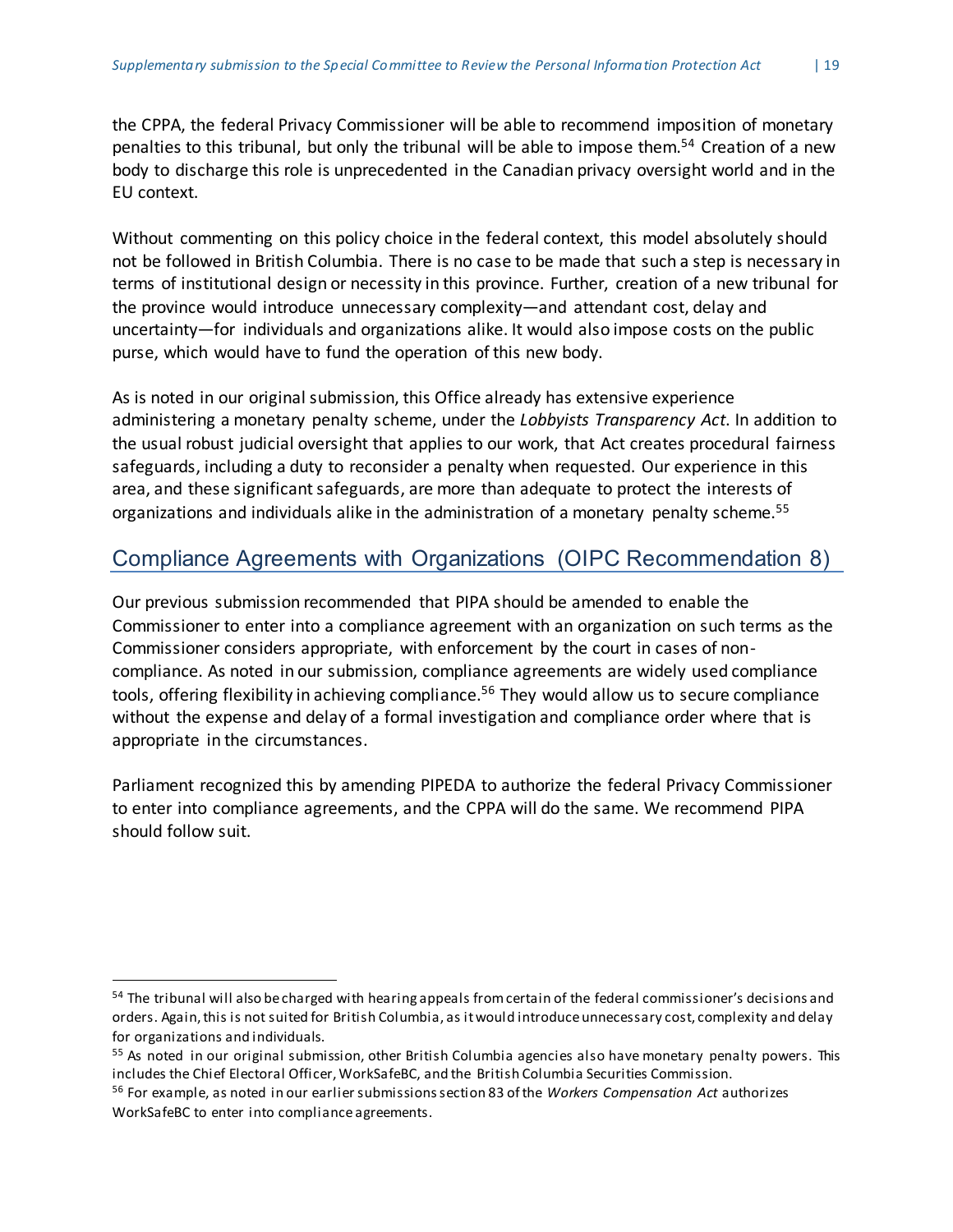## <span id="page-20-0"></span>Improving Regulatory Information Sharing and Cooperation (OIPC Recommendation 9)

As noted in our earlier submission, personal information knows no borders and effective privacy regulation increasingly depends on information sharing and cooperation, both domestically and internationally. Even organizations that process personal information and only operate in BC are likely to have some element of the processing be outside of BC. The CPPA will carry forward the existing PIPEDA authority for the federal Privacy Commissioner to enter into information-sharing and cooperation agreements with domestic and foreign privacy regulators. This is welcome and should, as recommended in our earliersubmission, be a feature of the PIPA amendments.

The CPPA will also enable the federal Privacy Commissioner to enter into cooperation and information sharing arrangements with domestic regulators who have overlapping jurisdiction. This is also desirable in the British Columbia context. As an example, we have in the past worked with other officers of the Legislature—notably the Ombudsperson, Auditor General and Chief Electoral Officers—on investigations involving personal information practices. Explicit authority to engage with these offices—and with other regulators in the province—would better support our work. It would also enhance oversight, and thus the public interest, by bringing complementary areas of expertise to bear on complex, boundary-crossing issues. Last, it could promote efficient use of resources by avoiding multiple review efforts by different agencies.

Our recommendation for such a change to PIPA would better support our activities and would help align PIPA with the federal law.

## <span id="page-20-1"></span>Enhancing and Clarifying Oversight Powers (OIPC Recommendation 10)

The CPPA will significantly overhaul the federal Privacy Commissioner's enforcement powers, which are relatively weak under PIPEDA. Under PIPEDA, the federal Commissioner has investigation and adjudication functions, but can only issue recommendations to organizations found to have breached that law. Further enforcement requires costly and time-consuming proceedings in the Federal Court of Canada, which creates an access to justice barrier for many individuals. The proposals in the CPPA will strengthen the federal oversight framework. 57

Similarly, PIPA's oversight framework must be strengthened as we outlined in our earlier submission. Although the PIPA oversight framework is stronger than PIPEDA's, PIPA is, for reasons given in our earlier submission, sorely in need of a complete rewrite on this front. As this Office first observed in detail in its 2008 submission on PIPA reform Parts 10 and 11 of PIPA are confusing, complex and unclear. This unnecessarily hampers organizations' compliance efforts, erects barriers to citizens' understanding and enforcement of their rights, and hinders

<sup>&</sup>lt;sup>57</sup> An important exception is, as noted earlier, the creation of a new tribunal to enforce monetary penalties and hear appeals fromthe commissioner's orders. This is not desirable in British Columbia.